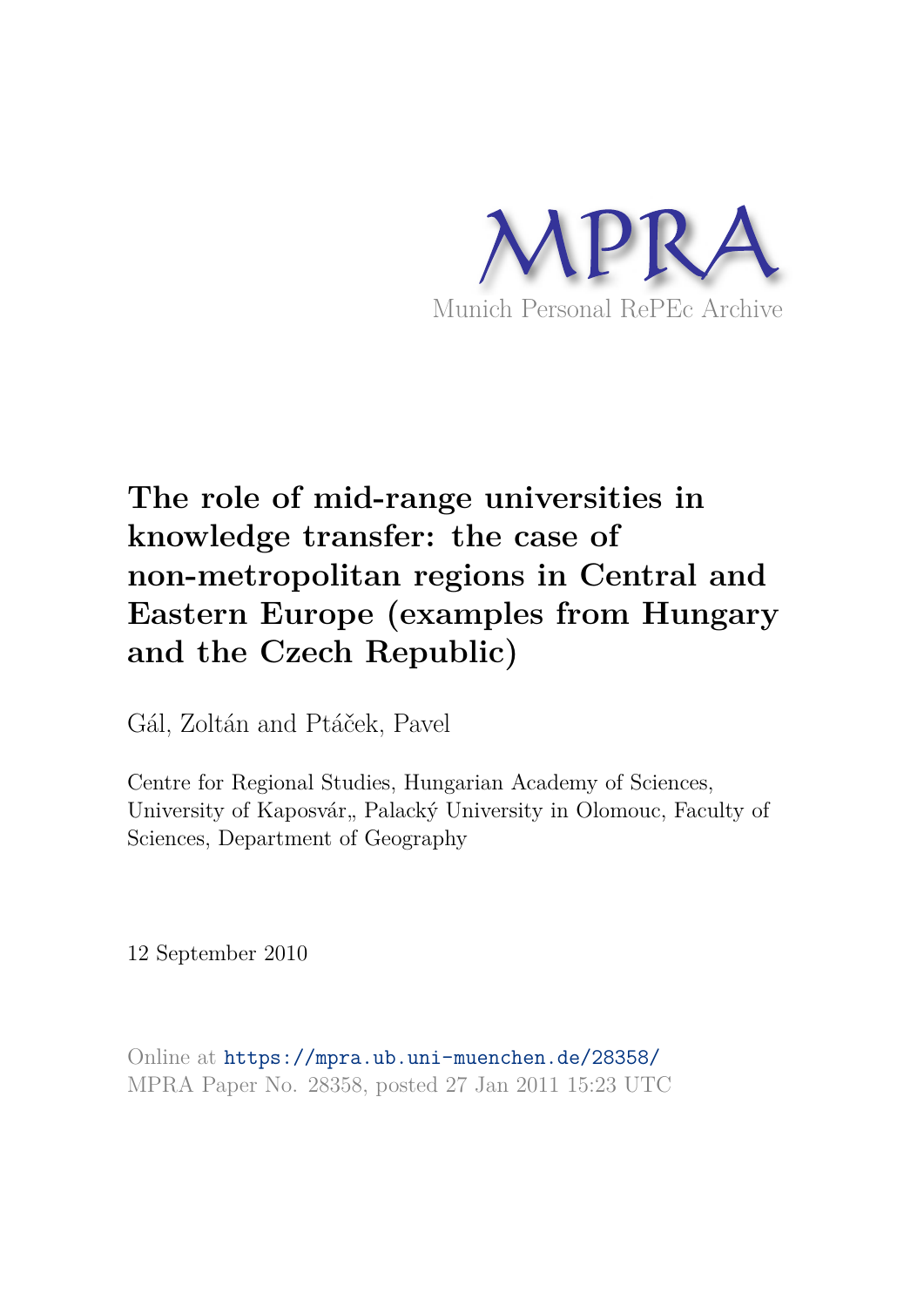# **THE ROLE OF MID-RANGE UNIVERSITIES IN KNOWLEDGE TRANSFER: THE CASE OF NON-METROPOLITAN REGIONS IN CENTRAL EASTERN EUROPE**

**(EXAMPLES FROM HUNGARY AND THE CZECH REPUBLIC)**  *(Submitted for European Planning Studies, Special Issue)* 

Zoltán Gál $^1$ , Pavel Ptáček $^2$ 

# ABSTRACT

The paper focuses on the specific role of mid-range universities in knowledge transfer and explores the knowledge flows from these mid-range universities facing a number of extra constraints in transitional Central Eastern European (CEE) regions. Mid-range universities, very often located outside of the metropolitan regions, represent the keystones of regional innovation systems for the less developed regions where the "density of contacts" is much lower and possible spillovers emerge more sparsely. The first part of the paper focuses on the types of possible linkages between mid-range universities and industry, and limitations of these relations bringing examples from Western Europe where the position of universities in the collaboration with business sector and their role in the innovation system is quite different form their CEE counterparts. It is mainly due to the different development path of innovation systems and development trajectories in post-communist countries described in the paper. Based on case studies bringing examples mainly from the non-metropolitan regions of Hungary and the Czech Republic, where the number of constraints, such as the lack of critical mass in their techno-economic systems, the traditionally weaker role of university based experimental researches, the mismatch between the economic and knowledge sectors, the weak regional innovation systems and less intense university–industry links are the major impediments of knowledge transfer. The paper argues that ambitious university-based developmental models have to be revised in CEE regions and the future role of universities has to be reconsidered as potential engines of local economic development from a more realistic perspective. The paper also argues, that the regional techno-economic system needs to achieve a certain degree of maturity in order to be able to determine the foci of a research and innovation-oriented regional development within the reindustrializing CEE regions and makes policy recommendation for the mid-range universities to take on new role, which means a stronger regional engagement in also medium-tech innovations and in social and organizational innovation.

#### **1 Introduction**

This paper focuses on mid-range universities and their role in knowledge transfer and knowledge flows in the Central Eastern European (CEE) post-communist countries, namely in

 $\frac{1}{1}$  Zoltán Gál, Centre for Regional Studies, Hungarian Academy of Sciences, University of Kaposvár, PO.BOX 199, 7601 Pécs, Hungary. E-mail: galz@ rkk.hu; gal.zoltan@ke.hu

<sup>2</sup> Pavel Ptáček, Palacký University in Olomouc, Faculty of Sciences, Department of Geography, 17. listopadu 12, CZ 771 46, Czech Republic. E-mail: pavel.ptacek@upol.cz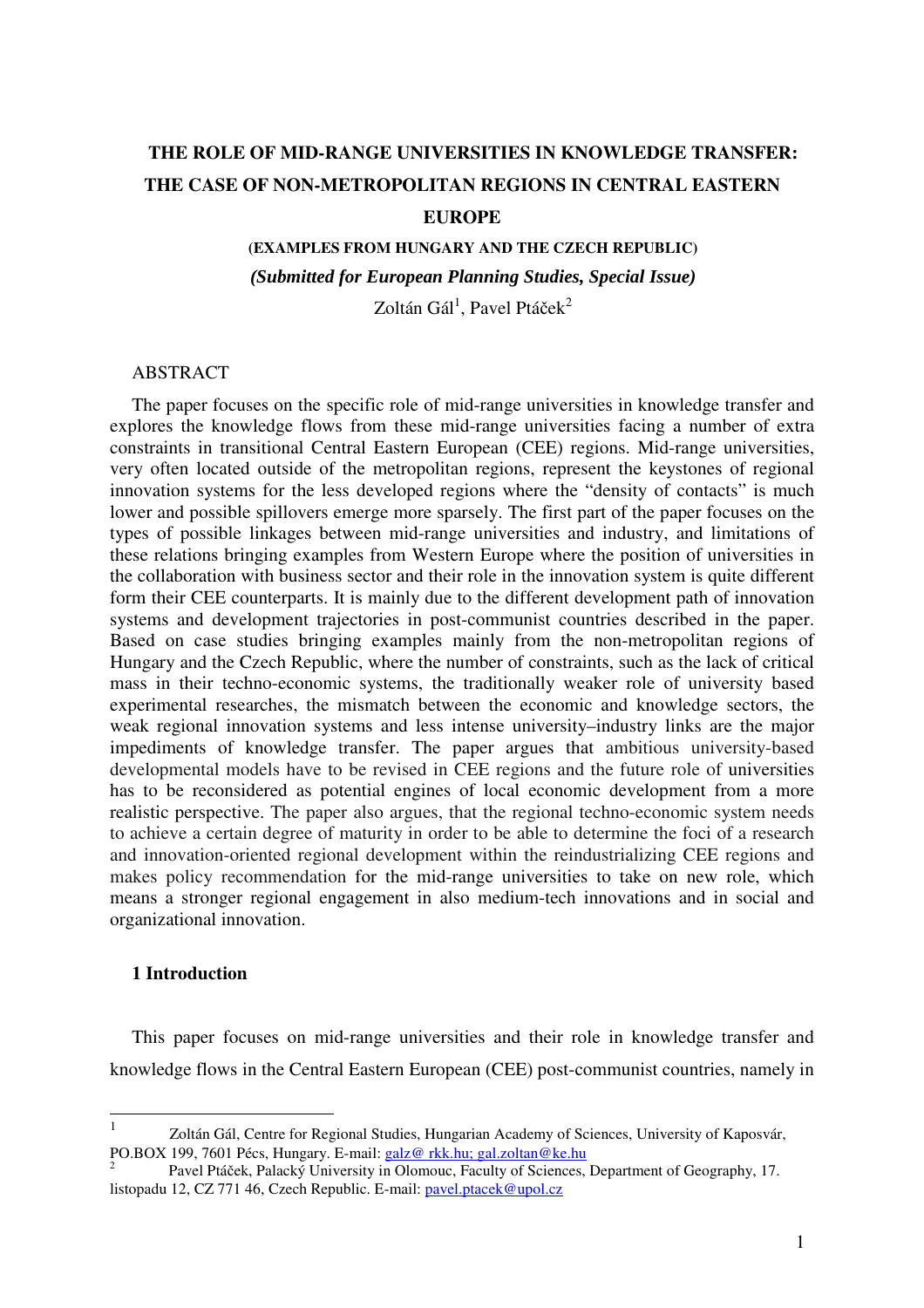Hungary and in the Czech Republic. The term of mid-ranged universities was borrowed from the study by Wright at al (2009), which is focused on mid-ranged universities and their links with industry in British, Belgian, German and Swedish regions.<sup>3</sup> Mid-range universities in the UK are defined as all universities except top universities and new (post 1992) universities. In the case of UK there are lots of high class universities located in non-metropolitan regions. This is not the case in CEE. Because of historical path-dependence, specified later in chapter 4, there is a substantial spatial concentration of top universities in CEE countries almost exclusively in metropolitan areas. Mid-range universities are most often located in nonmetropolitan regions or put it another way, most of the universities outside the capital cities can be classified as midrange, where the RTD potential and "density of contacts" are much lower and possible spillover effects emerge more sparsely. On the other hand mid-range universities represent the keystones of regional innovation systems and are often crucial parts of regional innovation strategies. Expectations with their possible role in re-shaping of regional growth trajectories are also very often overly optimistic. This paper views the nonmetropolitan CEE regions from this perspective and to answer the question whether the general economic effects of universities and related R&D investments are visible in transition economies.

The study is the first that applies the mid-range university concept to CEE. The paper discusses the specific role of mid-range universities in knowledge transfer and explores the knowledge flows from these mid-range universities facing a number of extra constraints in transitional CEE regions. These constraints in the long run impede these less developed regions and their universities to exploit the advantages of global knowledge flows transmitted through global knowledge networks and KIBS based clusters of the relatively most advanced CEE regions. The paper also focuses on the peculiarities of university-industry linkages development and on the elaboration of the broader theoretical framework .

The main findings of the paper is based on our empirical research commissioned by ERAWATCH S.A. (Gál and Csonka, 2007). This research analyzed the state of the regional techno-economic systems, the related RTD investments and policies in various European regions (including the Hungarian and Czech regions) with a special focus on the university based knowledge transfers. The main objective of this project is to provide the key factors conductive to increase R&D investment and to identify the main barriers of knowledge transfers from academia to economy. The qualitative regional case study reports are based on

<sup>&</sup>lt;sup>3</sup> Mid-range universities in the UK are defined as all universities except top universities and new (post 1992) universities and there are lots of high class universities which are located in non-metropolitan regions.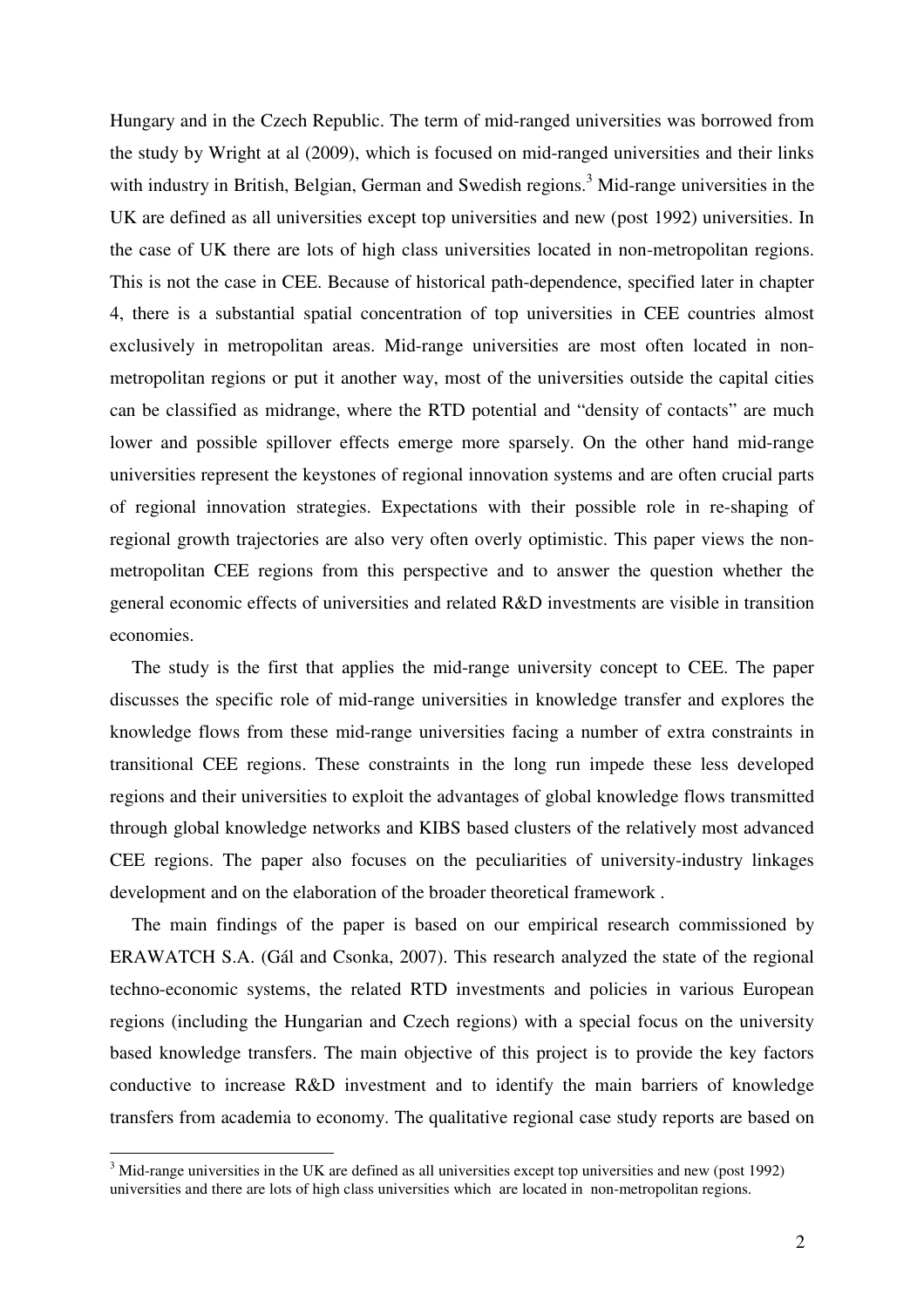primary statistical analysis and stakeholder interviews conducted with policy makers, entrepreneurs and R&D professionals.

This paper is structured as follows. The first part focuses on the types of possible university-industry linkages in the case of mid-range universities, and limitations of these relations as well as on the theoretical framework of knowledge transfers. Next part examines the development path of innovation systems and peculiar trajectories in post-communist countries. In the third part, case studies based on Erawatch research bring examples from the non-metropolitan regions of Hungary and the Czech Republic on the universal but also the specific barriers for knowledge transfer and explain the reasons behind the traditionally weaker role of mid-range universities. The conclusion summarizes the main findings of the empirical research and makes policy recommendation for the mid-range universities in CEE.

#### **2 Universities, innovation and knowledge transfer**

According to Acworth, (2008) universities are ranked behind competitors, customers, exhibitions, own research, suppliers, trade associations and other sources. This is surprising, but there are grounds for believing that the role of universities in the knowledge economy will acquire greater importance and there are several reasons for anticipating such a trend (Yusuf, 2009):

• Firms are assigning to product and process innovation to sustain competitiveness, enhance returns and to diversify into promising market niches. This trend, which has surfaced only in the past decade, is likely to strengthen the tendency of firms to adopt 'open' innovation strategies. In this stage of development perhaps only the more prominent, large, strategically located ones with an established track record of research in specific fields are attractive for firms.

• University researchers are the principal channels through which new knowledge enters the commercial domain and dynamic firms are turning to the new opportunities arising from scientific advances.

Universities need to diversify sources of funding (intensifying competition for students, faculty, research contracts, and IP) to maintain their academic standing and in some cases, to even survive. In fact, attracting more and better students is a function of the calibre of the faculty and the university's reputation in its selected areas of research, because even the largest and best-endowed universities have to specialize to some degree.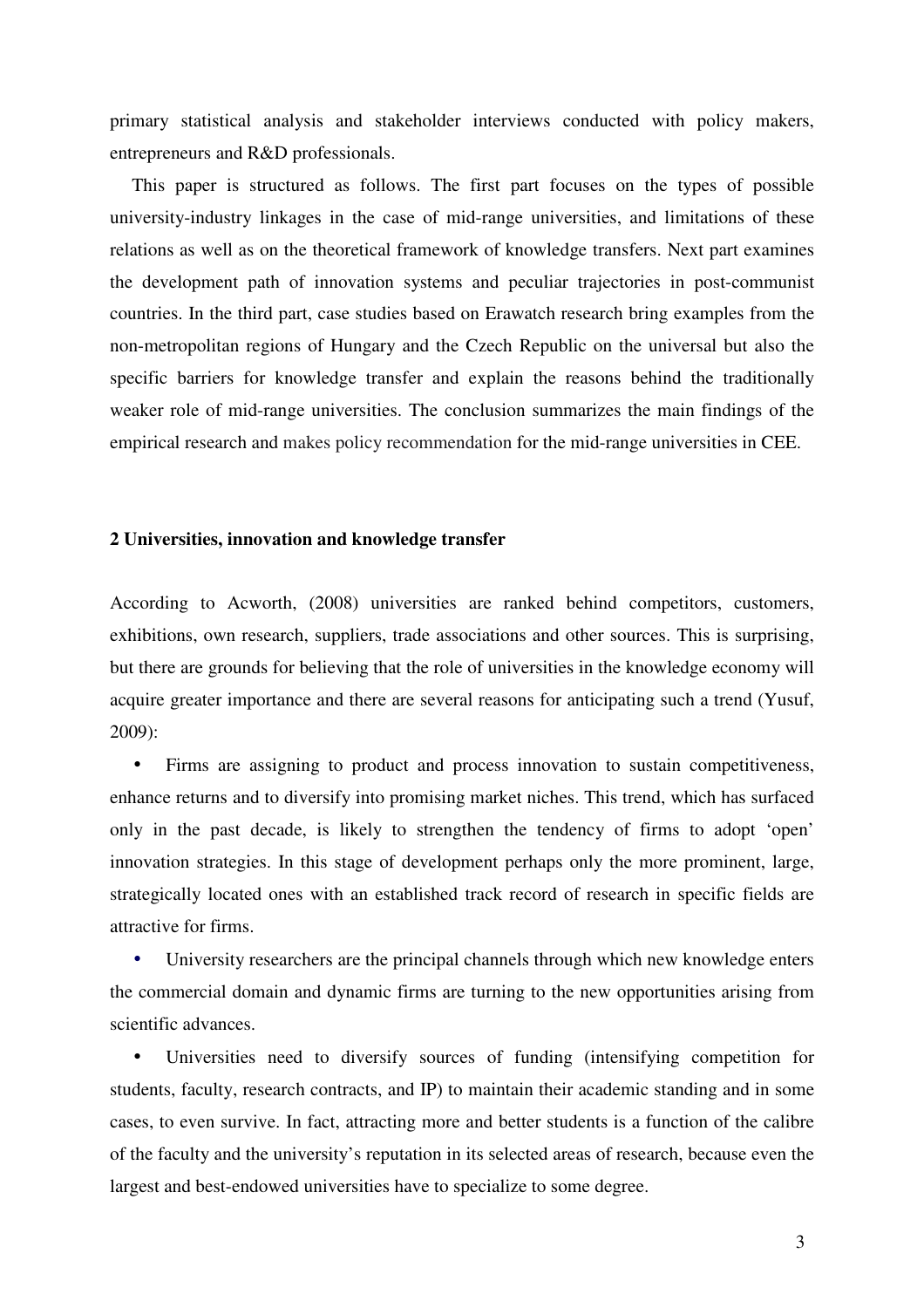• The encouragement and incentives that governments are giving to the university sector in an effort to expand the research function. The rising relative costs of education, much like health costs, in conjunction with fiscal and demographic pressures (which vary in severity from country to country), are using public policies in a broad spectrum of countries, to push for closer and multi-stranded university industry linkages.

New industries are drawing on technologies that are not yet codified, so they are far more reliant on the tacit knowledge of researchers. For this reason, proximity to universities, contacts and papers jointly authored with researchers and access to as well as assimilation of this tacit knowledge through several channels, is advantageous to pioneering firms (Zucker et al. ., 2002).

Direct and indirect forms of knowledge transfer tend to be associated with the dichotomy between tacit and explicit knowledge (Polanyi, 1967). Tacit knowledge cannot be codified, and is hard to formalize and communicate (Nonaka, 1991). The transfer of tacit knowledge requires close social interaction between people and is difficult to manage. The knowledge that underlies skilful performance at universities is in large part tacit knowledge, in the sense that scientists are not fully aware of the details of their skills and find it difficult or impossible to articulate a full account of those details (Nelson and Winter, 1982). The concept of tacit knowledge is important for those trying to understand the roots of uniqueness at universities because it is the unexpressed knowledge and experiences of organizations which provide the unique competencies that cannot easily be replicated by competitors (Barney, 1991). In contrast, explicit knowledge can be more easily articulated and universities increasingly have developed various sorts of IP policies to protect this form of knowledge and capture its value. The underlying premise of this policy is that most of the knowledge at a university is explicit and could benefit from being marketed by technology transfer offices (TTOs).

# **3 Types of university–industry linkages**

There is a vast literature focusing on the mechanisms of knowledge transfer. To examine the nature of university–industry linkages involving knowledge and technology transfer, we adapt a framework developed by Polt et al. (2001) and partly reflected in the case study focused on mid-range universities in mid-range environments in the UK, Belgium, Germany and Sweden by Wright et al. (2009). In their findings they "suggest that midrange universities primarily need to focus on generating world-class research and critical mass in areas of expertise, as well as developing different types of intermediaries. Midrange universities may need to develop a portfolio of university–industry linkages in terms of the scope of activities and the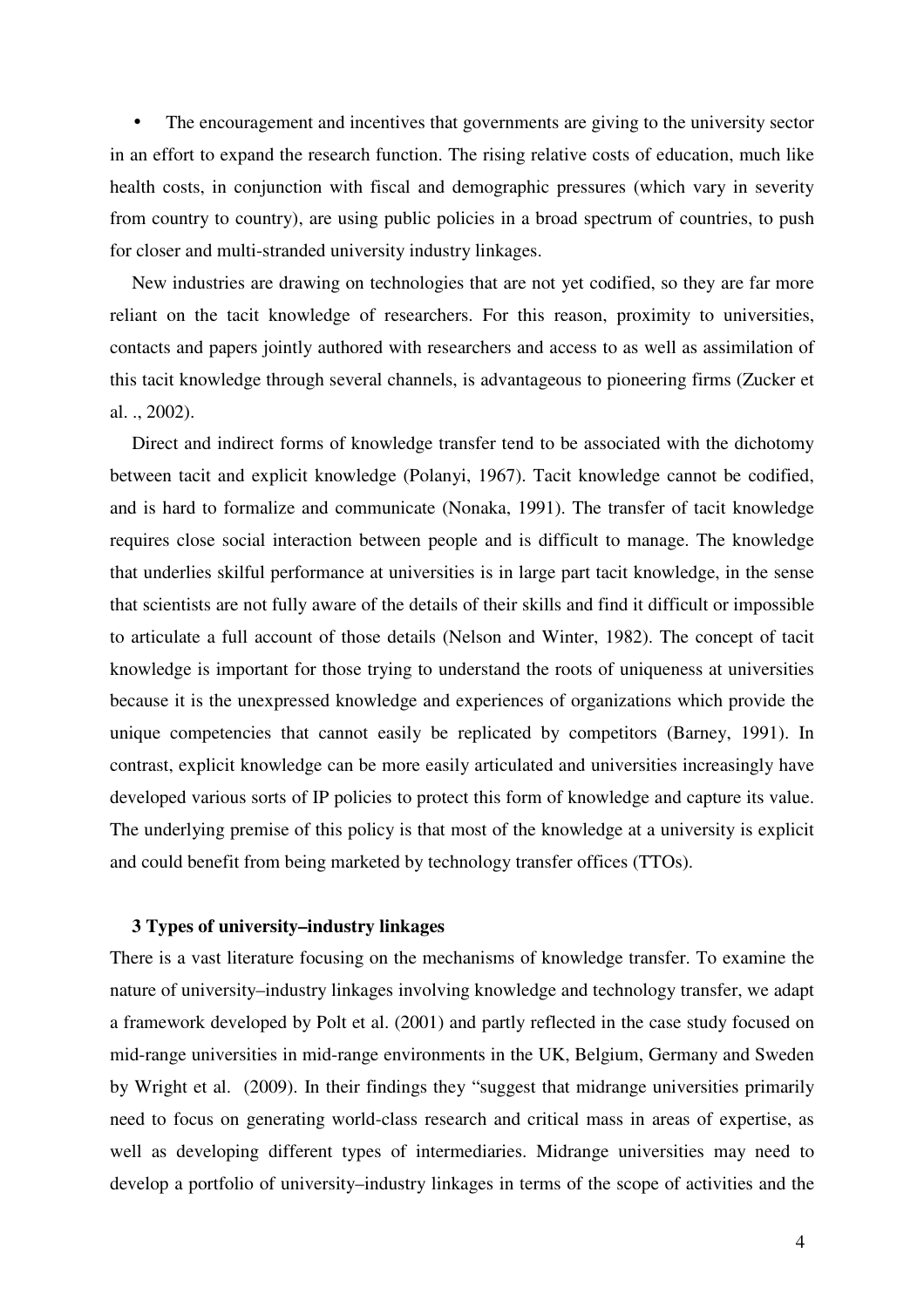types of firms with which they interact". They also showed that "different intermediaries have important roles to play in developing university–industry linkages for mid-range universities". We tried to find relevance specific also on CEE countries, but in our opinion the framework is general enough and also fits very well to the specificities of CEE countries.

#### *3.1 Spin-offs*

Central and Eastern European case studies – though they are still rare in the literature – show that university environment in most of the CEECs for spin-offs is rooted in the continental (mainly German) tradition, but it also inherits some characteristics from the even more centralized socialist (soviet) tradition (Erdős-Varga, 2009). In general**,** Europe performs less successfully than the US in transferring knowledge from university labs to the regional economy via spin-off companies. The main reasons behind this can be derived from the different nature of the status of researchers between the US and universities in continental Europe (Franzoni and Lissoni 2009).

#### *3.2 Licensing*

Licensing has traditionally been the most popular mode of university technology transfer (Siegel et al. ., 2003a,b) and arguably involves little transfer of tacit knowledge. Universities in regions with higher levels of R&D and GDP appear to be efficient in technology transfer, implying that there may be regional spillovers in university technology transfer. DiGregorio and Shane (2003) suggest that top universities will always look to 'spin-off', but 'second rank' universities are more likely to use licensing as the average licensing income is "shortterm and not very high" (Wright at al. 2009).

#### *3.3 Contract research, consulting and reach-out*

Typically, contract research between a university researcher and a corporation involves applied research, often in the form of specified formal knowledge. From a commercial standpoint, these ideas are still at a very early stage and only a fraction of the knowledge is actually codified (Poyago-Theotoky et al. ., 2002). Measuring of these activities is often very difficult. Nevertheless, university systems make an important contribution to them.

What seems to be crucial for the mid-range universities is the complementarity in fundamental research to the local needs of the local industry. Research centres of excellence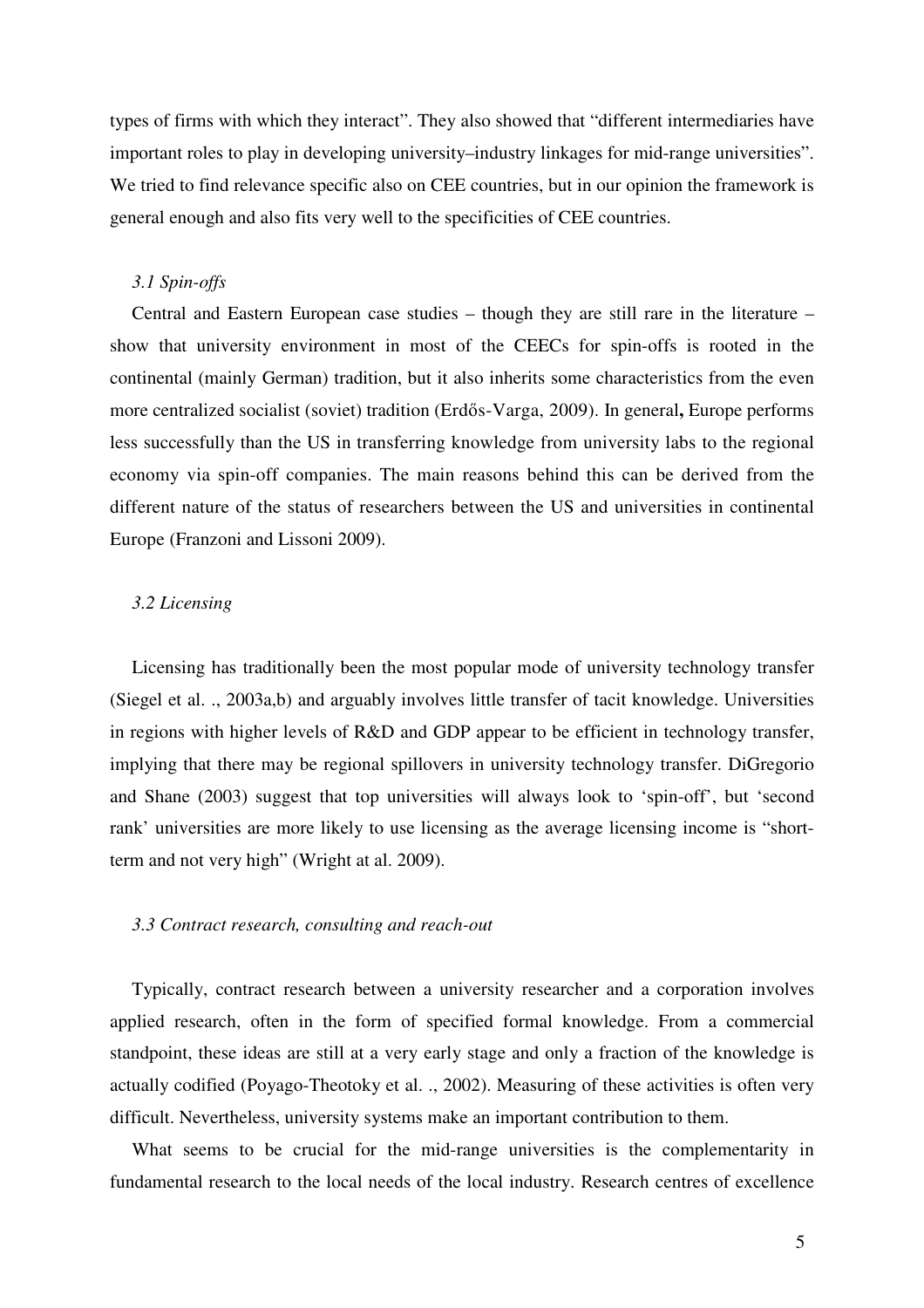typically do not only have local contracts; they play at the international level as well. That means that a research group has to build up a minimum critical size in a particular domain to ensure long-term competitive advantage (Wright at al. 2009).

#### *3.4 Graduate and researcher mobility*

Graduate mobility is quite closely related to contract research as graduates from universities might embody the absorptive capacity an industry needs to identify opportunities at universities. In other words, it may be an important source of local knowledge transfer as evidence suggests that graduates will often reside in their local area (Jaffe et al. ., 1993).

But especially in continental European universities, industry research experience is not seen as adding value to a job application (Wright at al. 2009).

#### *3.5 Intermediaries*

Intermediaries that play boundary-spanning roles between universities and SMEs are not new. Different types of intermediary may be equipped to facilitate the transfer of tacit or explicit knowledge. These intermediaries can involve a range of actors from those internal to the university (e.g. TTOs, specialist fellows), through intermediate organizations such as incubators and science parks, to those that are external (e.g. surrogate entrepreneurs, venture capital firms and development agencies).

#### *3.6 The stronger regional engagement of mid-range universities*

In less developed regions, particularly in CEE, for mid-range universities, not necessarily producing world-class research a stronger engagement in low and medium tech innovations and community service would be important functions to develop (Srinivas and Viljamaa 2008). Universities once largely focused on *teaching (first* mission*)* and *research* (second mission) while recently universities adapt *developmental role*, the so called third mission, in *regional economic and innovation development*, which can also be described as "community service" and "regional engagement". There is a pressure from government on businesses and communities for universities to align their core functions with regional needs (Boucher G., Conway C. and Van der Meer E. 2003). From a regional perspective, universities appear to be increasingly viewed as an economic asset especially because, unlike firms, they are relatively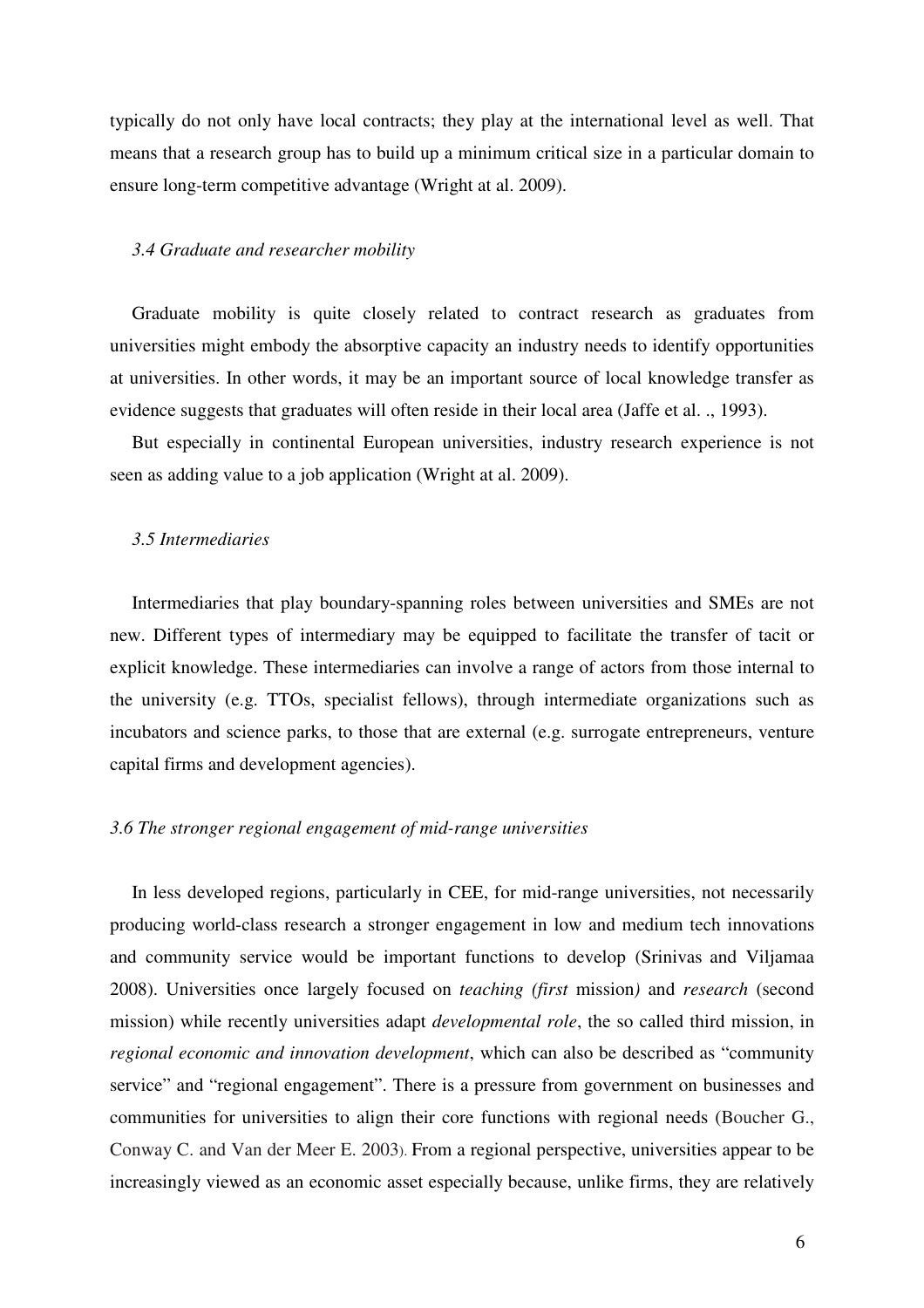permanent institutions and therefore "safer" for development policy measures. The third role calls for universities to transform themselves into economic institutions by taking on specific tasks such as greater technology transfer, more patenting, visible employment, and commercial outputs (Gunasekara 2004, 2005).

In regard to the role that universities perform in regional innovation systems, there are two dominant approaches to conceptualisation. These two approaches — the triple helix model of university, industry, government relations (Etzkowitz and Leydesdorff, 1999; Etzkowitz, 2003) and the literature on the engaged university — overlap, but also manifest some important differences in emphasis and the literature on university engagement (Holland, 1999, 2001; Chatterton and Goddard, 2000).

This model can be adopted by those mid-range universities in the less developed regions of Central and Eastern Europe, which do not have the critical mass to engage in world class scientific research, but instead they can focus on other than high-technology innovation. Commitments to social and organizational innovation gaining more-and more importance as main barriers emerge from the social sides even if universities and regions try to introduce adopted technologies.<sup>4</sup>

The literature on the engaged university models puts emphasis on adaptive responses by universities, which embed a stronger regional focus in their teaching and research missions (Goddard, J., 1999, Hagen, 2002, Goddard, J., and P. Chatterton, 1999). While accepting that universities may well undertake generative activities, it proposes that they adopt a broader, *developmental* focus on adapting their core functions of teaching and research, as well as community service, to address regional needs.

For the less developed, reindustrializing CEE regions (industrial catchers) with substantial human capital resources, benefiting from the relocation of European industry but not yet fully developed knowledge creation capacities, this special situation forces mid-range universities to take on new roles in contrast with other countries/regions where university-state-industrycitizen relations have perhaps had longer time frames to evolve. This new role means a stronger regional engagement in medium-tech innovations and in social & organizational innovation. The impact of local universities is not restricted to technical sphere but may spread into wider social and economic effects on their region. Social and organizational innovation means in wider context the generation and implementation of new ideas in order to

<sup>4</sup> A good example derived even from the Silicon Valley proves this new trend as since 2008 the Standford University spent more on social and organizational innovation than on technology oriented R&D!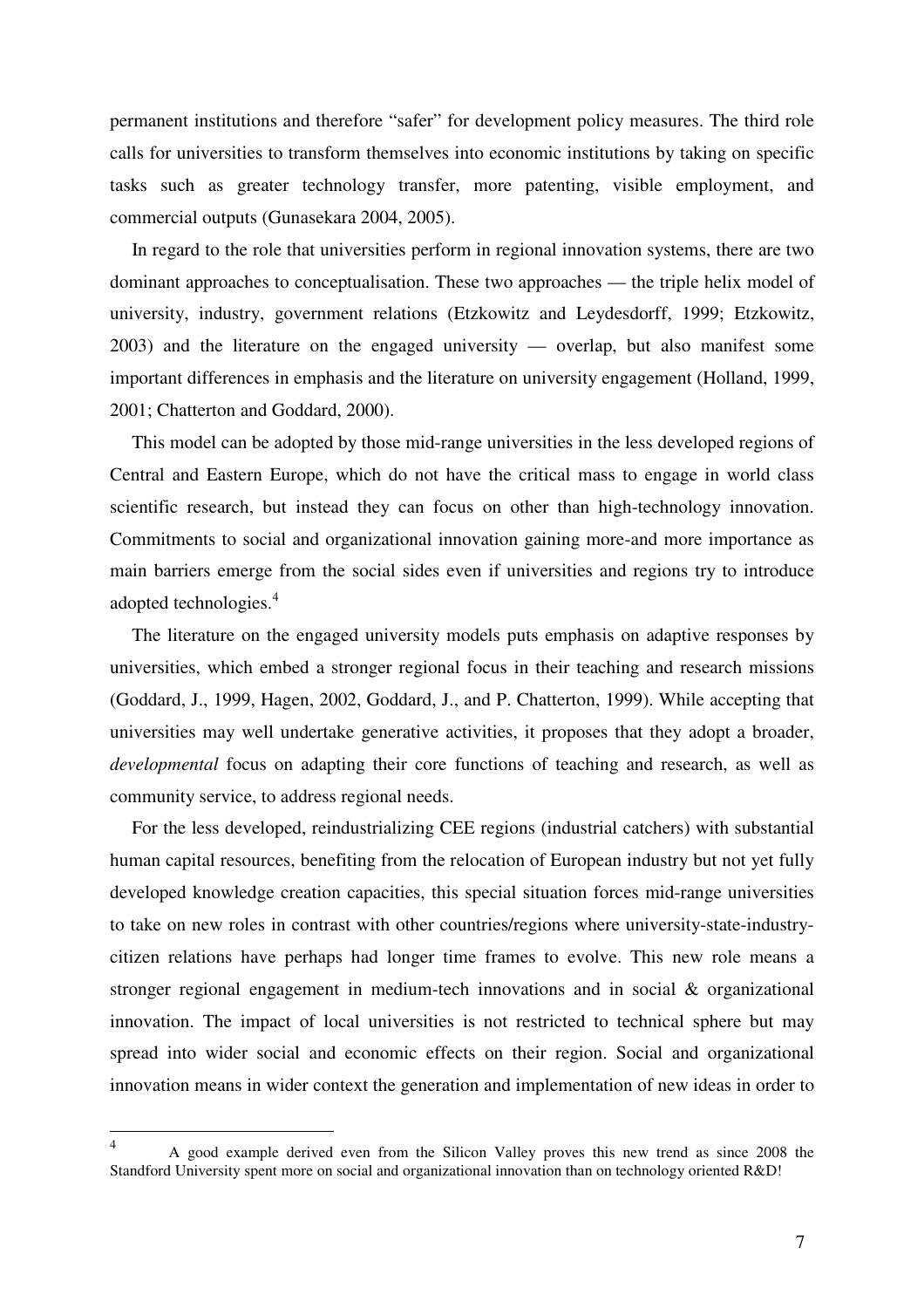overcome the social barriers of innovation and it requires ongoing social interactions. This facilitates the formation of new institutions, networks and building up social capital through collective learning processes (Fumi, 2004). Nevertheless, in the CEE countries with centrally coordinated innovation policies, non-capital city-regions have substantially different innovation and third role histories and policy options than in capital city regions.

## **4 Path-dependent development of innovation systems in post-communist countries**

#### *4.1 Restructuring the R&D funding system during transition period*

The expenditures on R&D as a percentage of GDP (GERD)<sup>5</sup> under Communist regimes were not too much below the expenditures in Western countries (Lepori at al, 2009). For example in Russia in 1990 the expenditures on R&D as a percentage of GDP (GERD) reached 2.98% which was actually the original target of the Lisbon strategy from 2000. A large share of research and development in socialist economies was of the "reinventing the wheel" type, that is, of the excessive import substitution type (Yegorov, 2009, Radosevic and Lepori, 2009). On the other hand, thanks to the focus on military and space research, communist countries were able to keep pace with Western countries. Also in non-military research some industry branches and their research institutes (like heavy engineering, garment or food chemistry research institutes) were fully comparable with the world top research base. On the other hand, there were certain neglected R&D branches like IT, biotechnologies, and so on.

Funding of research in CEE has undergone significant changes in terms of funding sources, performers and instruments. The overall transformation was shaped by the economic restructuring and by two key systemic changes: opening of previously closed research systems and gradual introduction of the principle of quality in funding criteria (Radosevic, Lepori, 2009). In the first phase, a decline in economic development came largely as a result of institutional uncertainty, not only in terms of institutional system but also in terms of disrupted production, technology and trade linkages (Havrylyshyn, 2006; Mickiewicz, 2005).

The common trend was a very sharp decline in relative funding for R&D in relation to GDP, where the average gross expenditure on R&D (GERD)/GDP ratio in CEE-10 fell from well above  $1\%$  to  $0.8\%$  in 1994. In case of Hungary and the Czech Republic, the minimum was reached in 1996-1999 by the value of 0.7% of GDP (Gál, 2005). As economic growth

<sup>5</sup> Gross expenditure on Research and Development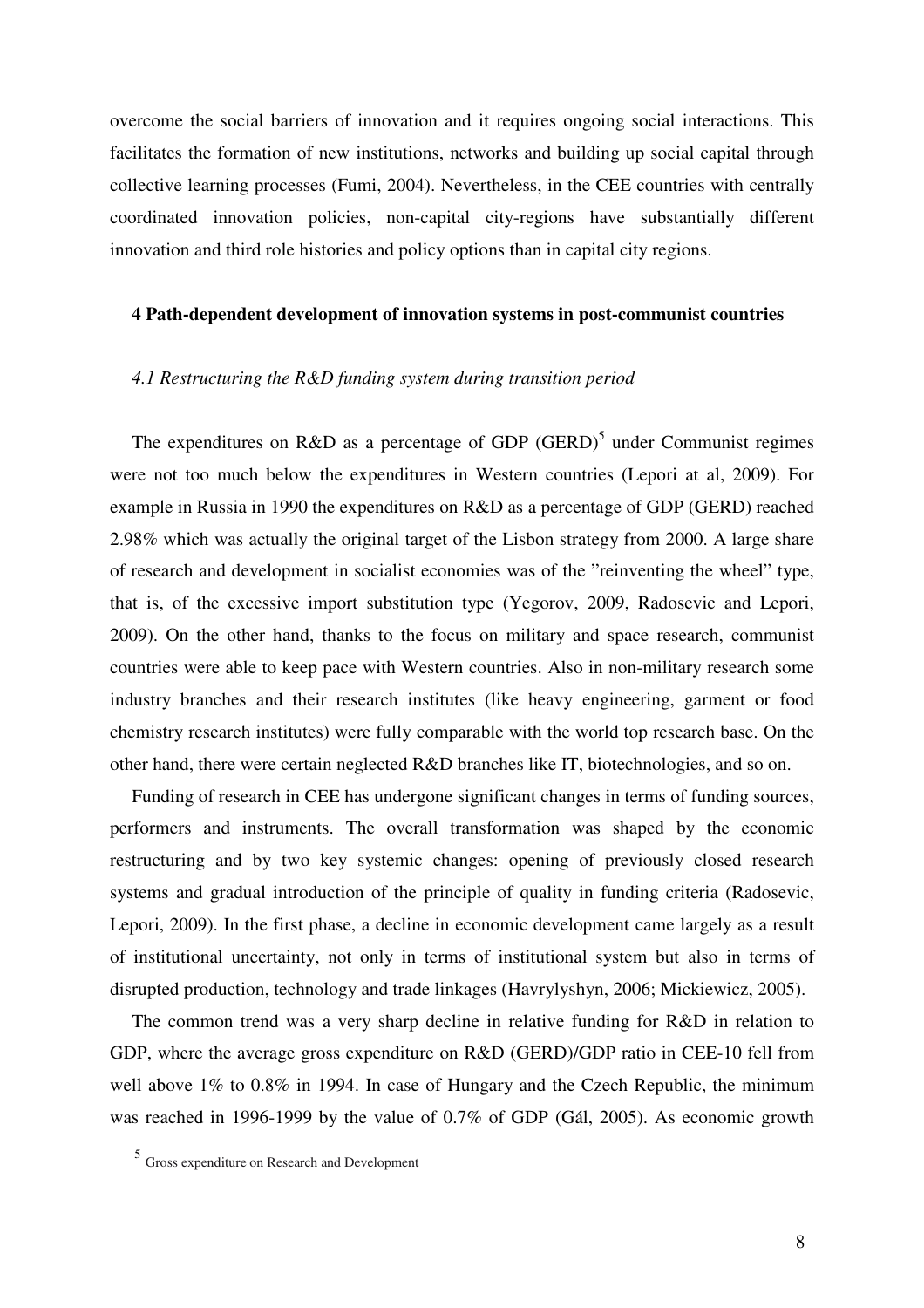kicked off in all CEE-10 countries in 2000, this led to stabilisation of relative R&D expenditures. With the continuation of growth but, even more importantly, with the accession to the EU came an increase in GERD/GDP ratios, which could be largely attributed to the EU funding. On the average of CEE-10, GERD/GDP increased from 0.75% in 2000 to 0.90% in 2007, however, with very large differences between countries. GERD/GDP exceeds 1.5% in the Czech Republic and Estonia, thus approaching the level of some western-European countries, but it is still below 0.5% of GDP in Slovakia and Bulgaria (Eurostat, 2009).

The main source of funding of R&D in CEE-10 is government (49% in 2007) closely followed by industry (40%). This is typical for countries of this level of development, with the two richest countries (Slovenia and the Czech Republic) having shares of industry above 50% (Radosevic and Lepori, 2009).

Changes in funding bodies and sources since the mid-2000s strongly reflect Europeanisation of R&D systems of the CEE-10 (Radosevic and Lepori, 2009). This led to a variety of adjustment strategies of R&D institutes, many of which opted to move upstream towards basic research where they knew that the state would still preserve its funding responsibility. In some countries, they have been losing their function of funding agency, as in Poland, where their institutes are entirely funded by research ministry (Jabłecka and Lepori, 2009), while in yet other cases their size has been reduced, but they kept essentially their organisations and functions (as in the Czech Republic; Lepori *et al.* , 2009) or even they are still the dominant player in the public research sector, as in Bulgaria (Simeonova, 2006) and Hungary (Havas, 2007; Mosoni-Fried, 2004). In all countries, higher education institutions have emerged as a major player in public research, but there are still large differences between countries in this respect.

#### *4. 2 Specific role of universities in university-industry linkages in post-communist countries*

The role of universities in R&D sector in post-communist countries is different and relatively weaker than in Western countries. It is connected with the different organisational forms of basic and applied research in these countries before 1989 and also to a big extent two decades after. Both, basic and applied research was mostly concentrated outside of universities, in academies of sciences or in applied research institutes in industry. Universities traditionally did not play the central role in the basic and applied research. This is important to take into account when we think about the specific role of universities in post-communist countries. In old-EU member states the university systems can be divided into two basic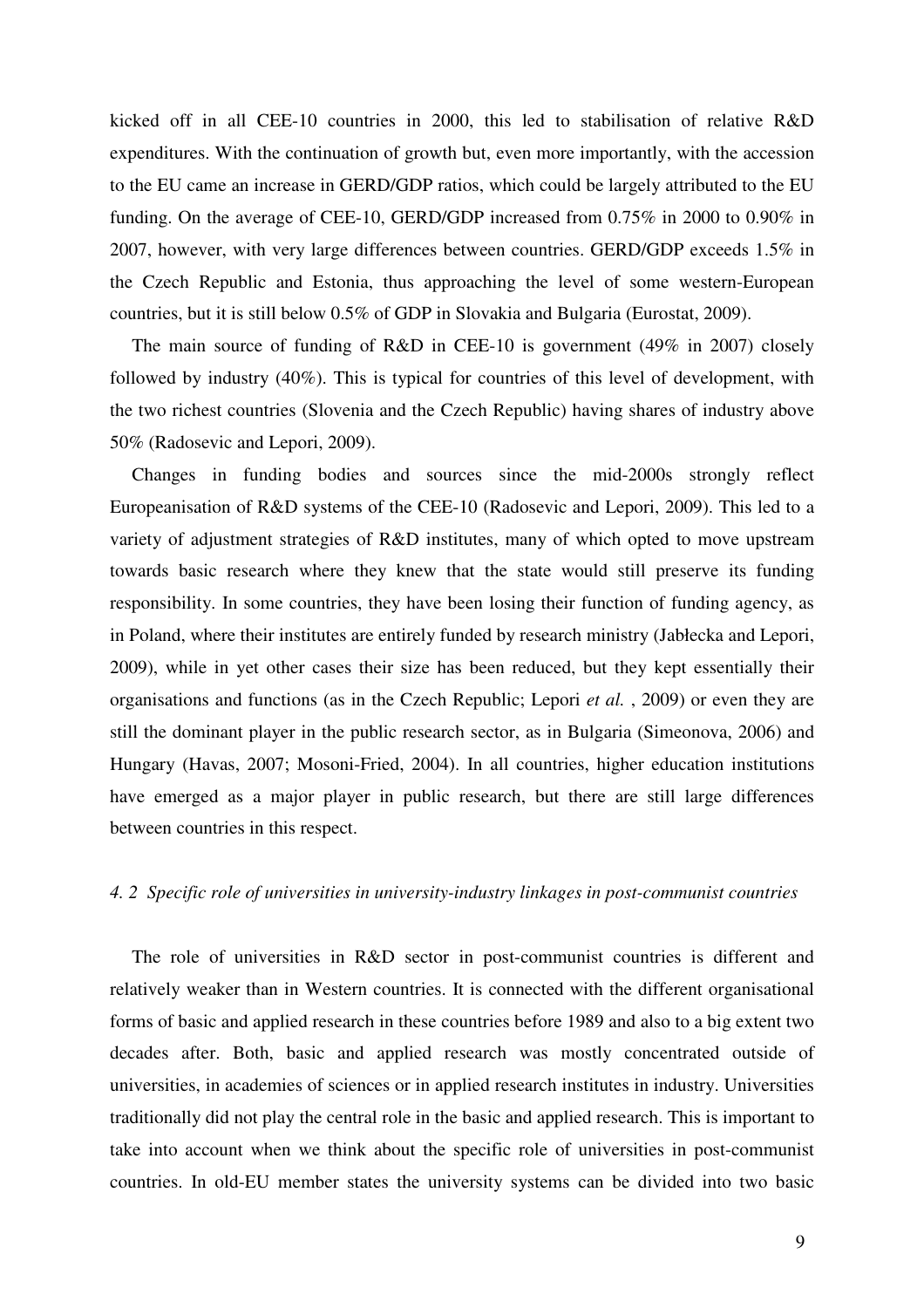groups (Bonaccorsi and Daraio, 2009): the group of universities with specialized profile, where universities can be research-oriented or teaching oriented (like in UK, Netherlands) and undifferentiated system (Italy, Spain, Portugal) which is also more resembled to postcommunist countries. They were much more focused on teaching and the collaboration with industry was facing many organisational and administrative constrains.

In this sense, in communist countries applied research was concentrated in companies and branch R&D institutes. They had only limited connection with (mostly technical) universities. Basic research was carried out in the institutes of Academy of Sciences and their role was not primarily focused on collaboration with industry. Their spatial concentration in capital cities or in big cities like Budapest, Prague or Brno did not help much to spillover of knowledge between them and mid-range universities located mostly outside of these agglomerations. Therefore it can be argued that, despite its revitalisation, the highly concentrated institutional network of academies play a less important role in regional innovation.

After 1989, especially in 1990s the situation did not change so much. Universities were mostly facing the pressure of the state to increase their educational role. The system of universities financing in this decade did not motivate them to search for new contacts and collaboration with industry and it was much easier to survive and to develop further thanks to rising number of students.

This rigid situation remained at the Academy of Sciences as well. For both universities and for Academies of Sciences we can describe the lack of managerial skills, the lack of finances, brain drain from here to private sector or abroad, organisational and institutional limitation of research commercialisation as their common characteristics. They often selected defensive strategy and instead of reducing the number of employees, they reduced their material costs to save their human capital (Yegorov, 2009). In better cases more efficient scientists stayed there and were running private businesses using "state" equipment. This enabled them to stay in contact with industry and it has led to the paradox: nowadays these researchers are one of the key persons enabling knowledge spillover from universities into industry.

The situation after 2000 started to change slowly at the universities because of slow "marketisation" of the sector as a result of several factors. Generally speaking it was the recognition of knowledge as a source of economic growth. The marketisation started to use standard tools borrowed from Western Europe, but the result cannot be the same because of different history and position of universities in the regional or national innovation systems.

This has led to the changes in the legislation. Post-communist states started to elaborate national and regional innovation strategies and to implement innovation acts (Hungary in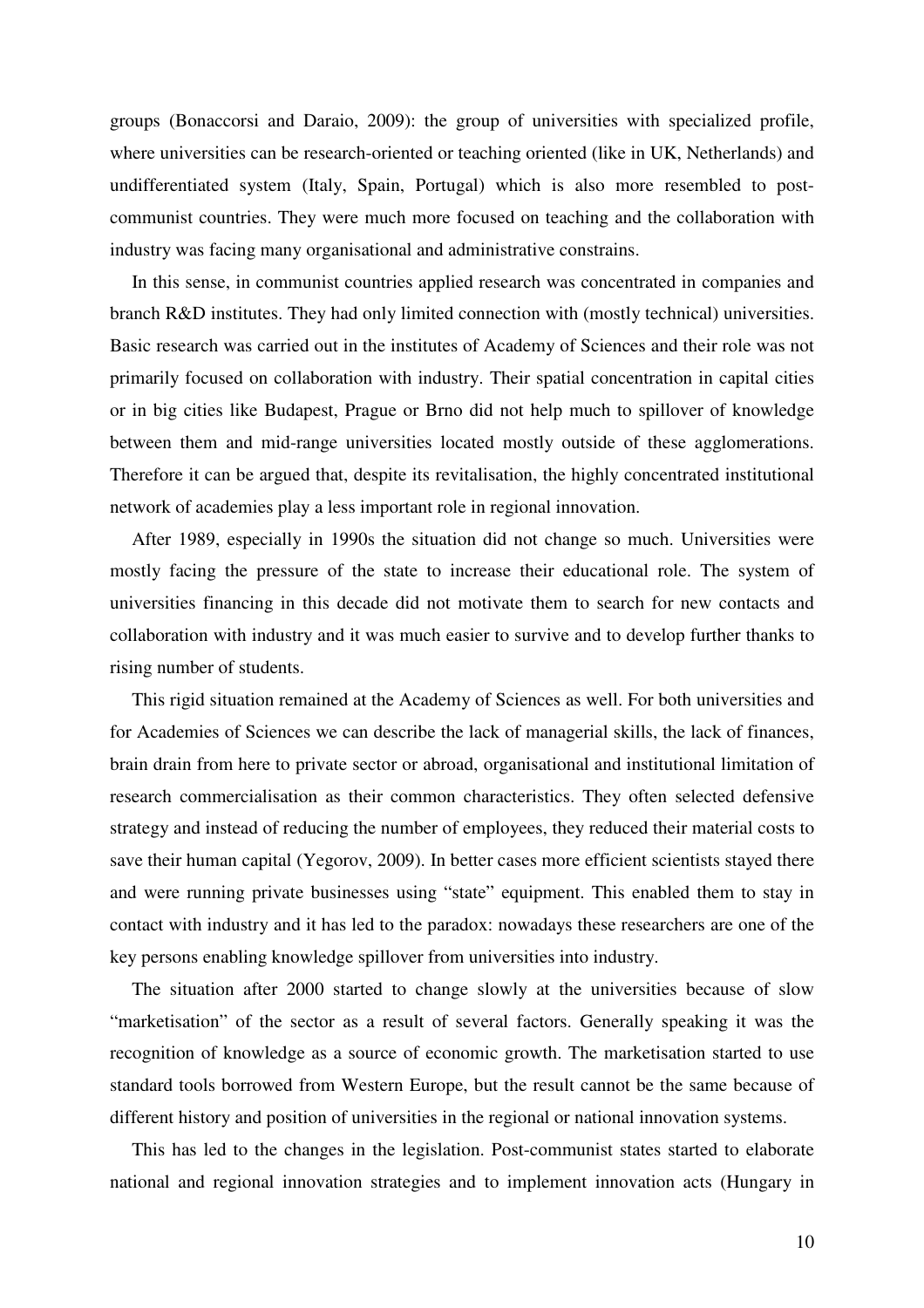2004). It was a kind of response to the pressure of the EU during accession negotiations. EU accession and possibility to use cohesion funds for building of knowledge infrastructure induced an active approach from the side of universities. Establishing of supporting innovation infrastructure (scientific parks, scientific incubators) was further developed at the universities thanks to the role of intermediaries (mostly TTOs or R&D services) which focused on the one hand on building of ties with industry and on the other hand on gaining of the EU funds for infrastructure building.

Another very important factor is the response to the changed structure of FDI coming into the region. After 2000 we can observe a quite clear trend of incoming FDI – from the lowpaid routine labour towards investment requiring skilled and university educated labour force. In this sense we can speak about the pioneering role of MNCs in the knowledge spillover from universities to industry (Ptáček, 2009).

The regional impact of these processes is leading to the ongoing polarisation of the R&D potential between metropolitan and non-metropolitan areas (Ptáček, 2009, Gál 2005). This resulted in that mid-range universities not only remain the keystones of regional innovation infrastructure outside of the metropolitan regions but even increase their role. Sectoral research institutes and design bureaus (as probably the most perspective units connecting R&D with praxis) were mostly closed down and so their role was taken over by local universities.

 Generally speaking, the role of mid-range universities in post-communist countries is weaker than in more developed countries of the EU and the process of adaptation on new social and economic conditions started substantially later than in Western Europe. At the same time mid-range universities located mostly outside of the metropolitan areas have to face similar problems and disadvantages as in their western counterparts.

# **5 Knowledge transfers in Central and Eastern European universities – the cases from Hungarian and Czech regions**

*5.1 'Below the critical mass' – the limited economic impact of universities in nonmetropolitan regions* 

It is often argued that universities are able to generate economic effects based on knowledge spillovers and innovation transfers to businesses (Etzkowitz et al. 2000). The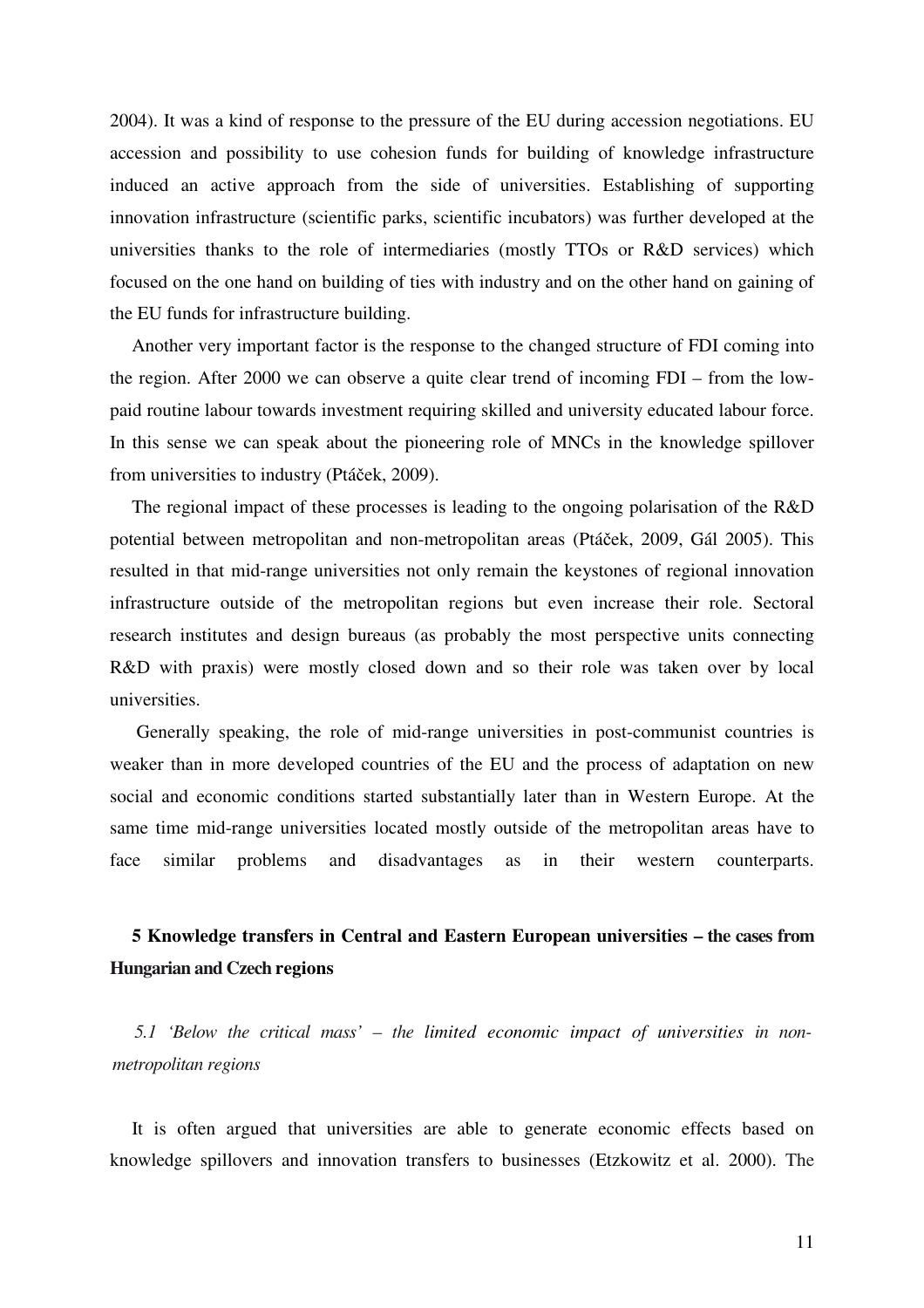differences between the advanced regions of metropolitan agglomerations and the most backward regions are emphasised in the relationship between universities and their regions (Ács et al. 2000). Varga (2000) argues that the presence of a "critical mass" of agglomeration is required in order to expect substantial local economic effects of academic research. His paper on the geography of university-based knowledge spillovers finds that agglomerations are not negligible factors of regional development policy. With the same amount of university expenditures the impact of university knowledge transfer is significantly higher in metropolitan areas with high industrial density than in less developed regions. Only those metropolitan areas possess the "critical mass" of local economic activities and absorb university generated spillovers in the most efficient manner, which are located in the largest knowledge-based agglomerations.<sup>6</sup> The regional differences between the advanced metropolitan and the less developed regions are manifested in the relationship between universities and their environment.

In many regional situations increasing R&D investment does not have a significant and immediate impact on growth and university researches for local economic development may be an outstanding instrument in case of advanced regions but not necessarily for the less developed regions where the lack of appropriate industrial base is one of the main constraints. The level of impact is highly depending on regions' absorption capacity, and this has to do with their institutional set up, techno-economic characteristics and economic specialization and this explains why the same amount of R&D investment can generate quite different performance in different environment (Goldstein and Renault, 2004, Varga 2003).

This means most of the non-metropolitan CEE regions, where the regional innovation systems are still weak, so are the university and industry linkages that the role of universities in local development has to be revised and, consequently, the economic impact of universities cannot be unambiguously extended to transition economies. Bajmóczy and Lukovics (2009) measure the contribution of Hungarian universities to regional economic and innovation performance between 1998 and 2004. The results showed that the presence of universities does not affect the growth rate of per capita GVA (economic performance) and gross tax base per tax payer (incomes). Research concluded that the knowledge-producing ability did not increase knowledge-exploitation ability of the local business sector. Paradoxically, regions without stronger university base proved to be better in terms of their economic performance

<sup>&</sup>lt;sup>6</sup> These agglomerations with at least 3 million inhabitants are specialized in high-tech industries with about 40 thousands employees and in developed RTD sector with at least 4 thousands professional research staff.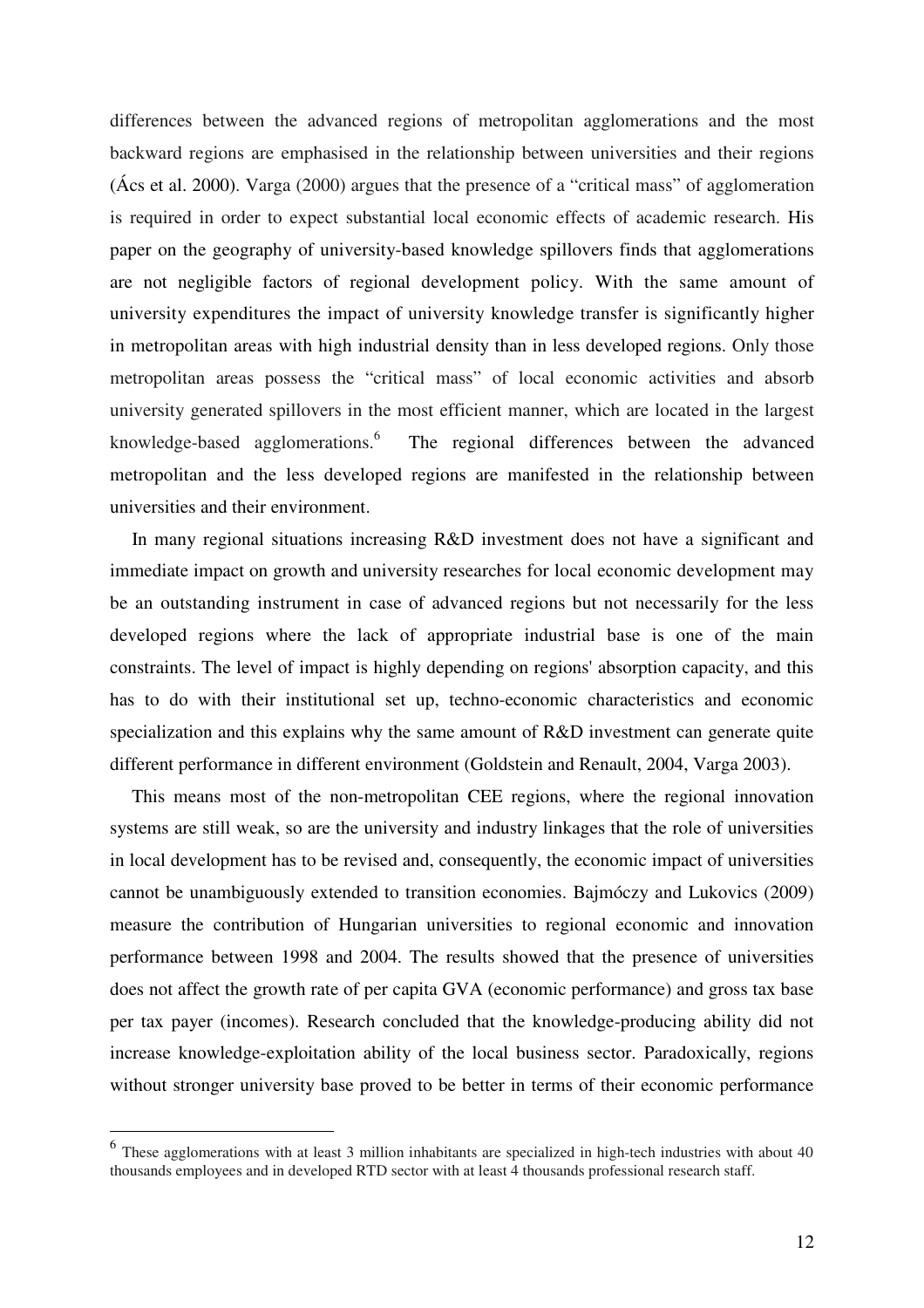strongly related to factor inputs. West Transdanubian region, while in the vanguard of economic development through the attraction of FDI, has weaker than expected R&D performance and institutional framework for research (lack of traditional universities). Although, the strong FDI presence has not been accompanied by statistically-significant R&D activities in North-west Hungary, the industrial and innovative traditions, the concentration of multinationals into the high-technology sectors and the formation of Pannon Automotive Cluster have increased the innovation potential in the region (Gál, 2005).

*5.2 Barriers in university–industry links: the limits of university based knowledge transfers in South Transdanubia (Hungary) and in non-metropolitan regions in the Czech Republic* 

In the case of less developed regions, universities may be responsible for several hindering factors of intraregional knowledge transfer. Among the others the professional, organizational and cultural differences can be described. Universities are operating by their own rules and principles, which are hard to make compatible with the objectives of the business sector. Both universities and companies are organised by their own differing logical, cultural and organisational limits, which often raises difficulties in co-operation between the two parties (Figure 1). The majority of university research departments carry out basic or applied research, but very few university research organisations are joining experimental development projects. The interest of universities in co-operating with the business sector is much more oriented towards short-term fund-raising than towards a strategic development of the innovation chain. Universities with industrial links are rather more interested in projects involving large-scale funding than in the support of SMEs. In several cases, the purchase of technology licenses from outside the region is much more profitable for companies than intraregional co-operation. Moreover, universities as the potential knowledge sources for firms located in their vicinity, are less integrated in their respective region, since they prefer international co-operation therefore RTD activities (e.g. biotech), without an extensive local industrial background, would transfer most of their knowledge internationally (Koschatzky, 2002).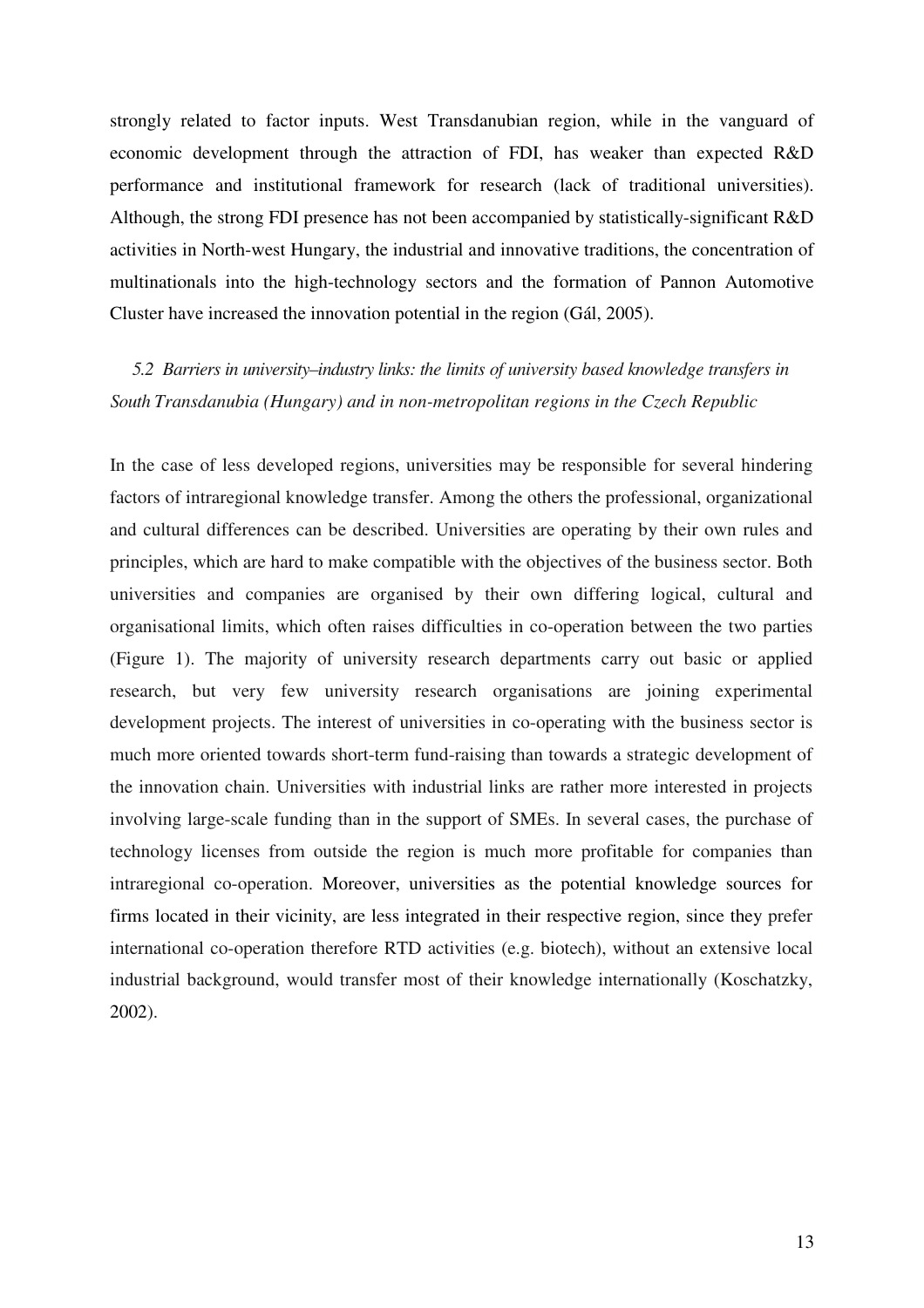*Figure 1 Cultural barriers between university and businesses* 



*Source: edited by the authors based on Gál, 2008* 

Thus, the potential areas of co-operation should be identified between the two sectors and an institutional background should be created for these links. A successfully co-operating business and university sector may secure an innovation-friendly environment (Table 1). The majority of researchers is doing basic research and despite the difficulties in the financing of higher education is uninterested in direct co-operation with the business sector as yet. Research tasks are fragmented, the concentration and their corporate relation system are weak, and market-oriented research is still a rare phenomenon. To provide an example from the University of Pécs a half-decade contribution by the business sector contracts to the university's total income in 2005 was about the third of the average annual budget (Gál, 2008).

*Table 1. Motivations behind university-industry co-operation* 

| <b>UNIVERSITY</b>                                   | <b>INDUSTRY</b>                              |
|-----------------------------------------------------|----------------------------------------------|
| Decreasing state support: gain additional financial | Knowledge has become the main factor         |
| resources                                           | of business competitiveness                  |
| Increasing cost of R&D: force to co-operate         | Access to knowledge base/R&D infrastructures |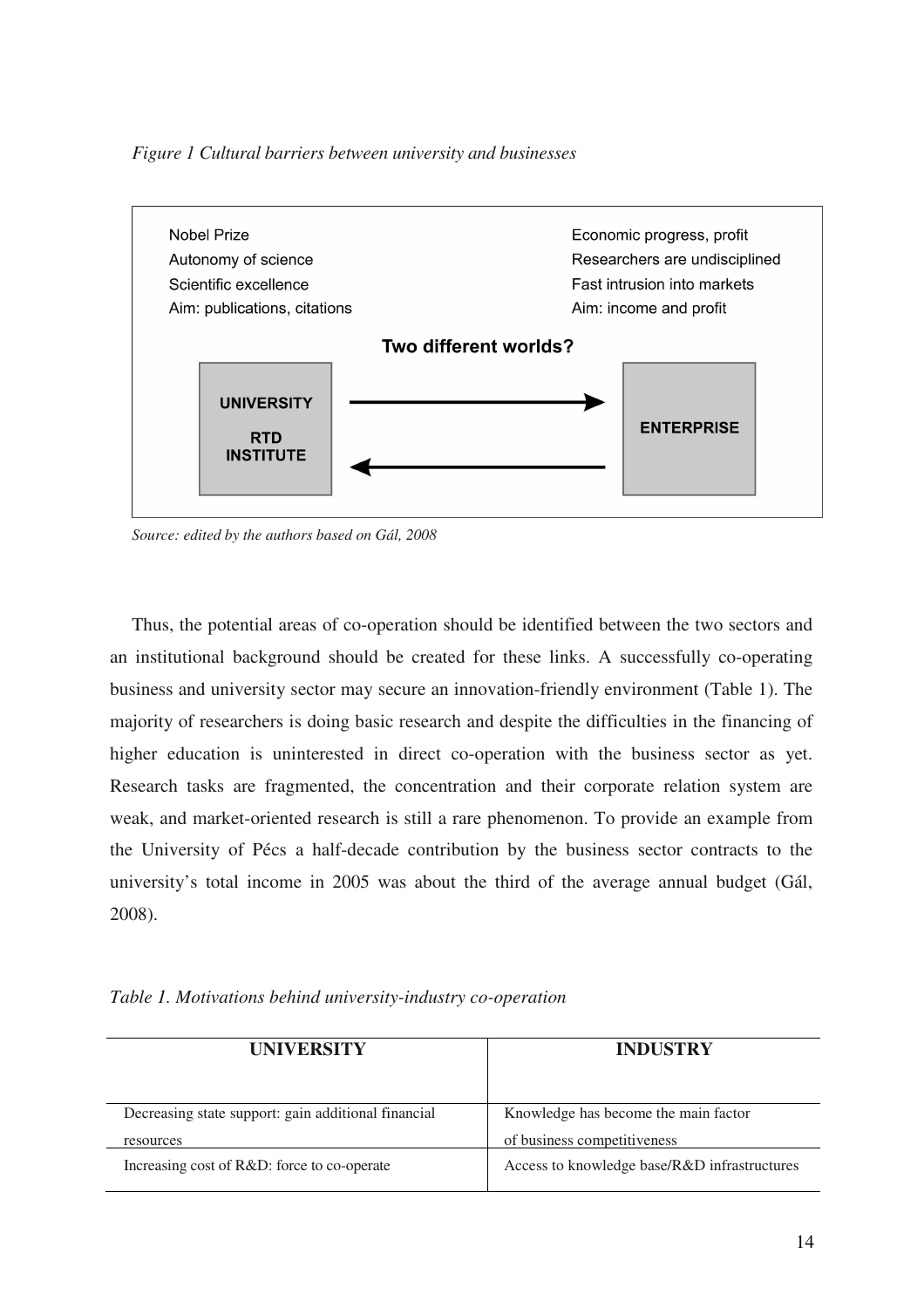| Developing the service $\&$ knowledge transfer function<br>of the university | Outsourcing: involving academic expertise                       |
|------------------------------------------------------------------------------|-----------------------------------------------------------------|
| Increasing researchers' practice in outer contracts                          | Strengthening external relations of companies                   |
| New challenges of experimental R&D                                           | Increasing pre-competitive R&D                                  |
| Direct link to the labour market; an increasing labour<br>mobility           | Students recruitments                                           |
| Practice-oriented training                                                   | Influence on improving the training structure<br>and curriculum |
| Strengthening spin-off enterprises                                           | Favourable start-up conditions                                  |
| Stimulating regional development                                             | Stimulating economic development                                |

*Source: Gál, 2008* 

The following part of this section provides the main findings of our qualitative regional case study of the South Transdanubia conducted within the framework of regional benchmarking project by ERAWATCH S.A. (2007). This focuses on the constraints of knowledge transfers in the case of mid-range universities located in the less developed regions and their impacts on the local techno-economic systems (Gál and Csonka, 2007).

South Transdanubia is a less developed reindustrializing region with lower knowledge absorption capacity and with an underdeveloped RTD sector relative to the national average (Figure 2). Basic conditions for change in the technology sphere are rather unfavourable. Its regional GERD was 23.8 M Euro in 2007, which is only 2,5% of Hungary's total. The region has one of the poorest R&D capacities in Hungary (in 2007 with only 4.1 % of the Hungarian R&D employees). The region has large public RTD infrastructure mainly based on the two universities<sup>7</sup> absorbing more than four fifth of regional GERD, therefore the HEI<sup>8</sup> sector plays dominant role in R&D performance. Unlike the public RTD sector, the visibility and the performance of the business sector is very low, even in comparison with the national average. The RTD creation of the business sector in Southern Transdanubia is limited (3.4 M  $\epsilon$  BERD in 2004). Universities are the major employers of RTD personnel. The orientation of the knowledge creation activity of the region is based to a great extent on the profile of its universities, which have the strongest potential in life science (biotech) research and they also have a good reputation with measurable RTD outputs in laser physics, environmental and

<sup>&</sup>lt;sup>7</sup> University of Pécs (est. 1367) and University of Kaposvár (est. 2000).

<sup>8</sup> Higher Education Institute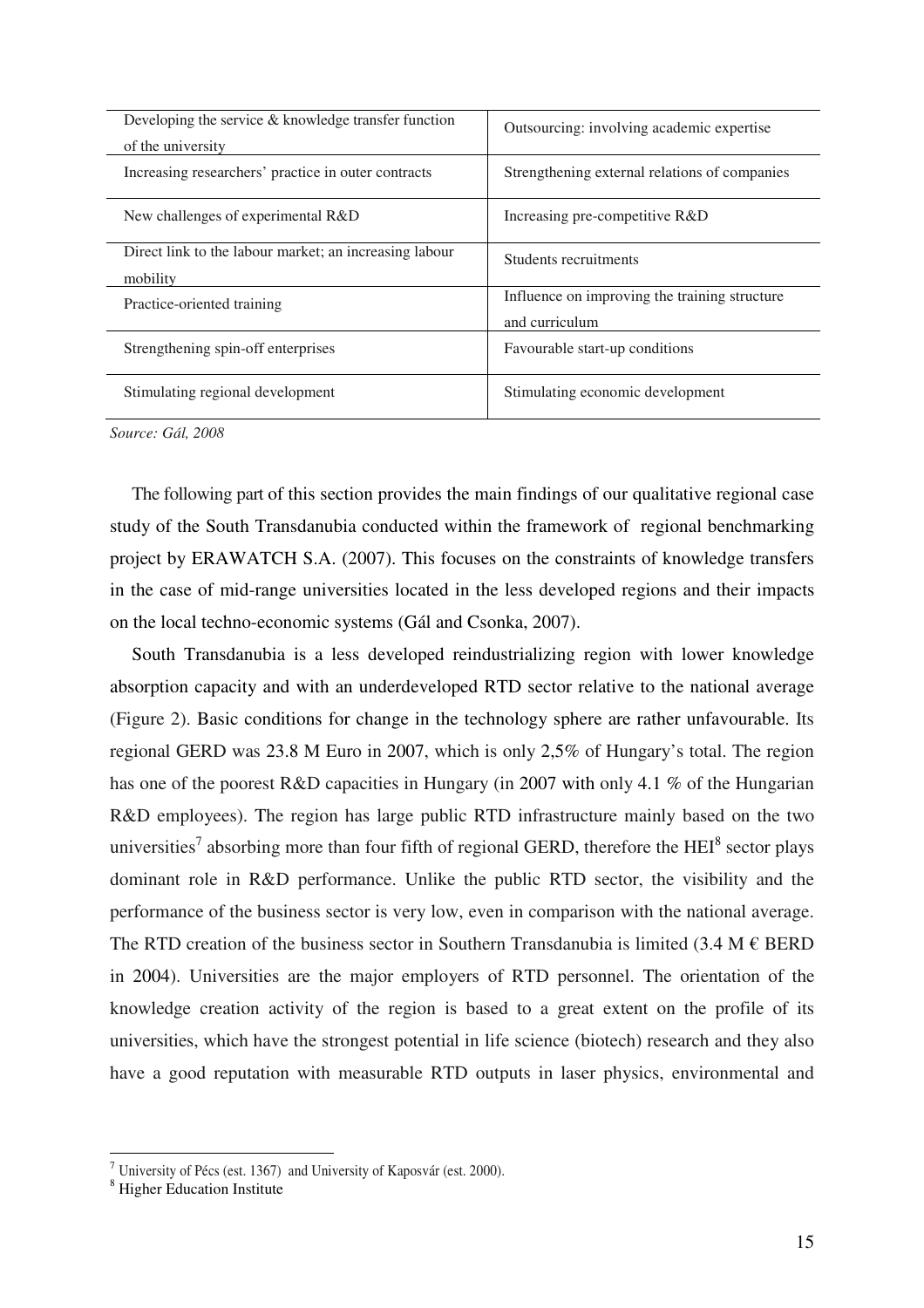animal cytology research.<sup>9</sup> At the same time, engineering and some fields of science (informatics, electronics and chemistry) are proving to be the weakest elements of the regional RTD base.

*Figure 2 Key indicators on Southern Transdanubia's knowledge base development in comparison to the national average, in percentage\** 



*Source: calculated by the Author based on EUROSTAT and KSH (Hungarian Statistical Office) data<sup>10</sup>*

*Note: The following years were used for BERD, GERD, HERD GOVERD1999, 2003; R&D personnel 1999, 2004; HR 1997,2004; Patents 199s, 2003 and Lifelong learning 1999, 2004.* 

In South Transdanubia there is a clear mismatch between the knowledge-production specialisation and the economic structure. In order to detect these differences of economic impacts of knowledge creation and the spatial variations of knowledge spillovers within the European regions ERAWATCH report grouped the surveyed regions into seven and the CEE

<sup>&</sup>lt;sup>9</sup> The relative strength of biotech research base is demonstrated by its large share of total input-output indicators and also by the increase of RTD spending in this field (64.8m in 2004). In addition, the 11 university spin-offs in the biotech sector are tightly connected to the Medical School (MS) which has 48 employees and produces a turnover of  $\epsilon$ 3 million (2004).

<sup>10</sup> *\*BERD= Business expenditure on Research and Development; GERD= Gross expenditure on Research and Development; HERD= Higher Education expenditure on Research and Development; GOVERD= Government expenditure on Research and Development.*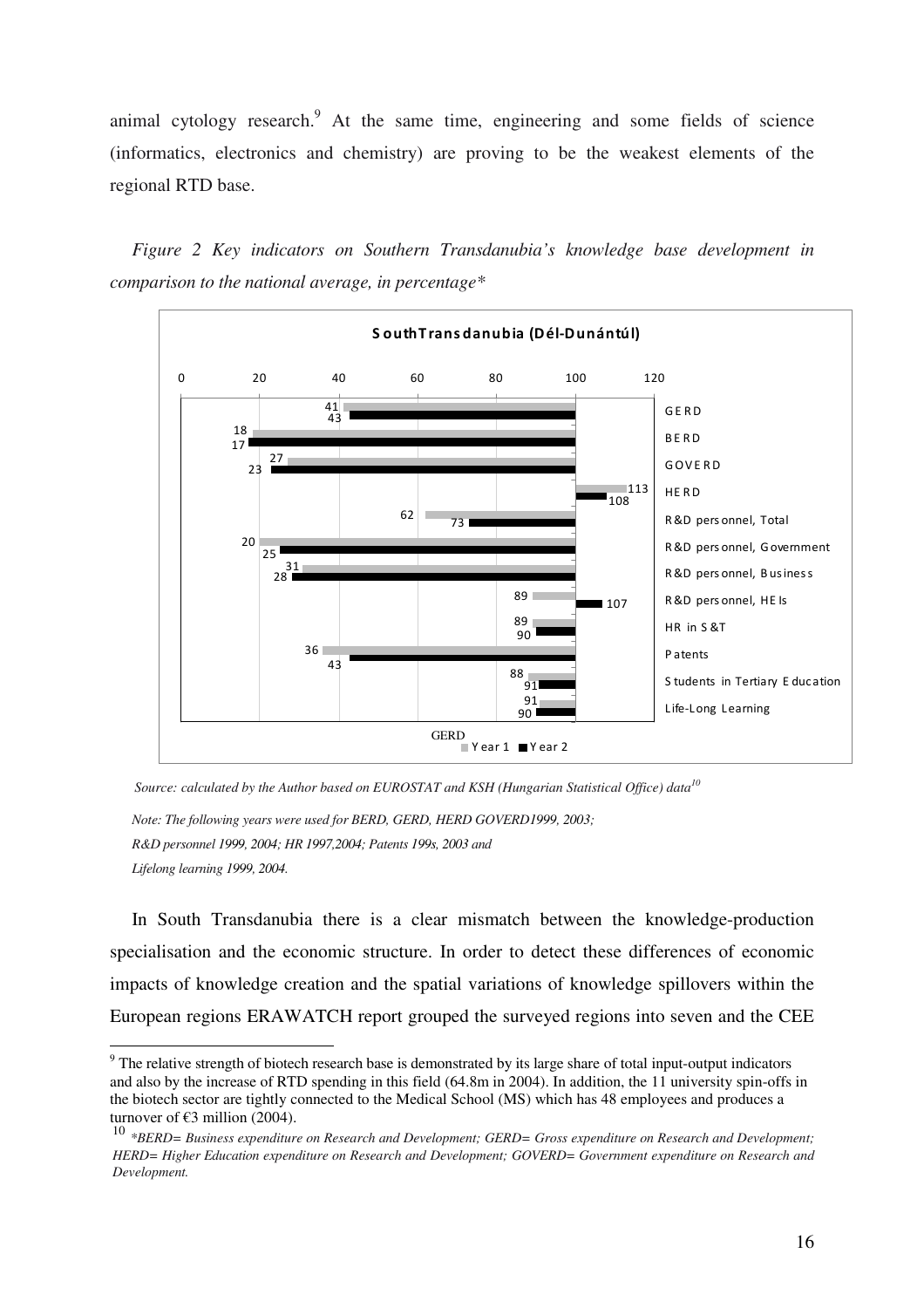regions into three categories (restructuring industrial, reindustrializing and predominantly agricultural) in terms of the collected indicators describing their techno- economic conditions (Dory 2008). Our survey found that contrary to the restructuring industrial regions surrounded the capital cities in the Czech Republic and Hungary where research specialisation is generally aligned with their economic specialisation, the reindustrializing regions in the same countries are in intermediate stage. Despite their long-standing industrial traditions, the close match between the regional knowledge base and the needs of industry are often not the case and the absorption capacity of local economy is hindered by several factors.

The economic structure of this region type is characterised by the important role of manufacturing in low-to-medium technology sectors. Medium-to-high-tech and high-tech sectors have taken a larger role only in some of these regions as a result of multinationals relocating production – and in few cases also some R&D – to these regions (Jihozapad in the Czech Republic).<sup>11</sup> Long-standing industrial traditions, the close match between the regional knowledge base and the needs of industry are among the main features of these regions. Nevertheless, this type of development is only possible if the regional RTD supply matches the needs of the local industry. This is a major issue for those regions where transnational companies occupy dominant positions in manufacturing but are still heavily reliant on their own technologies, usually brought from outside the region.

Thus, the mismatch between the knowledge base and the needs of the regional economy often hinders spillovers and exploitation of research results. Our survey on South Transdanubia identified the main reasons for the poorer performance in RTD transfers. On the one hand, the mismatch between the economic and research specialisations, combined with the low share of the business sector in RTD investment, the high share of the traditional lower tech sectors, the small size of local SMEs and the consequent lack of resources to invest into RTD and absorb its results and, on the other hand, the lack of demand for research results from larger (mainly foreign-owned) companies and, to some extent, the lack of the necessary knowledge supply in the region in certain fields (Gál and Csonka 2007). For instance, a lack of research capacity in science and engineering can be a serious obstacle to the modernisation of the regional industrial structure. A few large enterprises in high tech electronics have been

 $11<sup>11</sup>$ As long as these regions have some strong research facilities, at least in their national context, the RTD policy measures usually aim at upgrading and further developing the existing regional R&D capacities. These capacities can be also exploited by foreign companies relocating into the region. Foreign investors have established some R&D centres and they are developing some links to the regional research community thanks to the networking and cluster initiatives (e.g. *Jihozapad* in the Czech Republic*)*.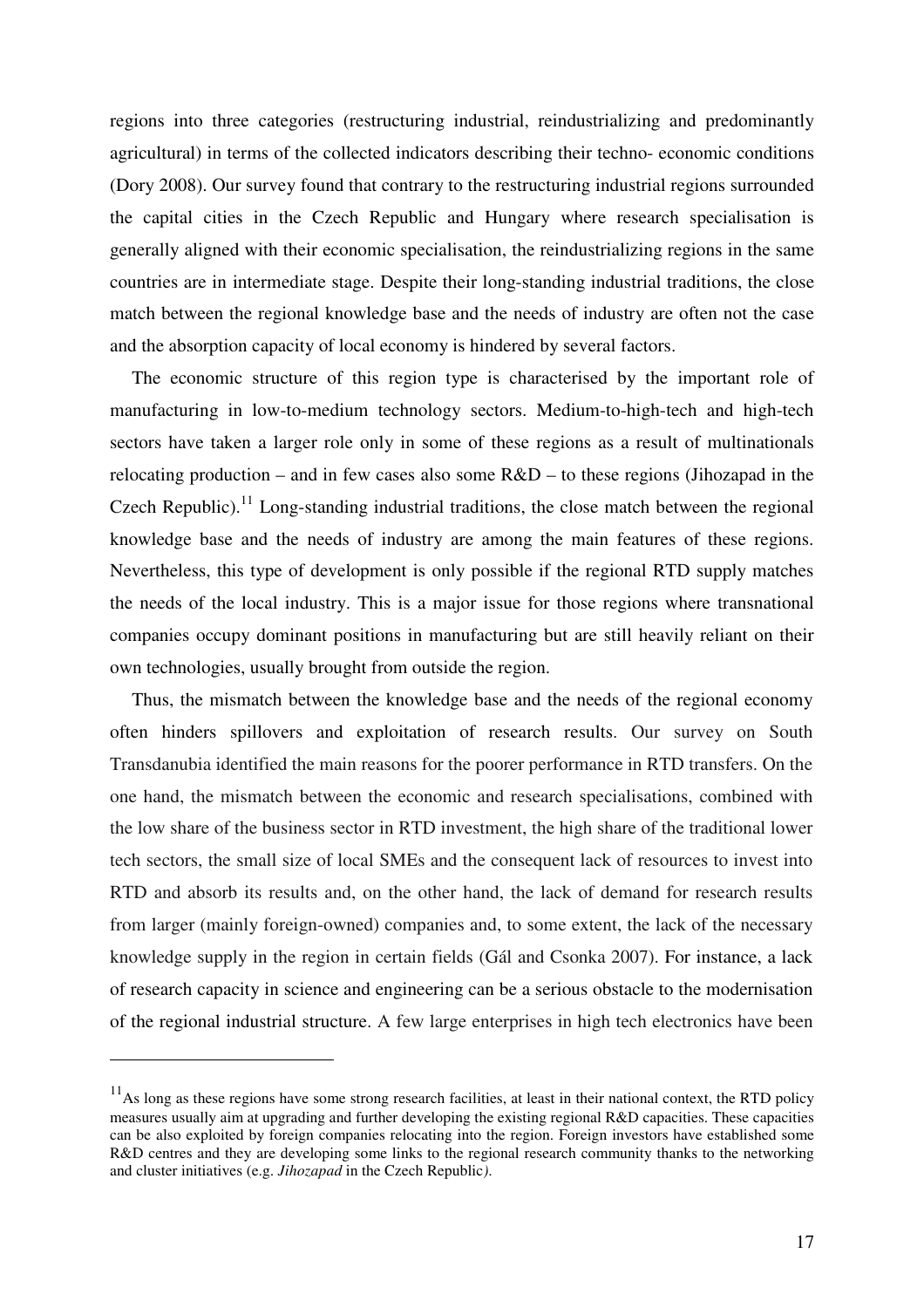engaged in high-tech activities, but their influence on the local RTD sector is considered to be marginal, as they usually rely on the in-house RTD activities of their parent companies importing the technology from outside the region. These factors, together with other mismatches in economic and RTD specialisation, explain why demand for research results in the region remains low.

From a study of the relationships between the regional economic structure and knowledge creation in South Transdaniubia it can be concluded that establishment of the local knowledge base in some cases (e.g. laser research) did not take the existing sectoral specialisation of industry into consideration. In other cases, the extensive agrarian research base (Kaposvár University), strongly linked to the agro-food sector, is slightly loosening their sectoral background due to the structural decline of agriculture during the transition. The biotech sector, based on the Medical School's research teams and university spin-offs at the Pécs University, relies to a much lesser extent on local RTD co-operation. As a result, the players have integrated into the interregional RTD networks, establishing co-operation with companies outside the region (Gál and Csonka 2007).

The conclusion can be drawn from the findings of the survey that R&D investment is not necessarily a decisive element of regional growth, which resembles the main findings of the nation-wide case study introduced earlier. It should be emphasised that the region needs to build on existing capacities rather than attempting to build their strategies by reference to as yet undeveloped or non-existent technologies, industries or fields of research. In this case industrial traditions and path-dependent development do really matter, as there are no outstanding success stories without antecedent achievements. Nevertheless, an international reputation in university-based RTD activities (e.g. biotech), even without an extensive local industrial background, would make the regional knowledge centres more attractive for business sector investment, which may attract new plants into the region.

The analysis presented that investments in RTD activities has had most impact in those developed regions that have high absorption capacities and an economic structure whose innovative actors are able to exploit transferred research results. In the light of the cases examined, even increased RTD investments in selected areas might have limited impact on economic performance of their regions. This is particularly true for the less developed transition regions with traditional, less knowledge intensive sectors (e.g. agriculture, food processing or tourism) need to be aware that RTD investments might have only a limited impact on their economic performance, at least in the short to medium term. It should be accepted that these regions are specialised in activities that are not highly research intensive,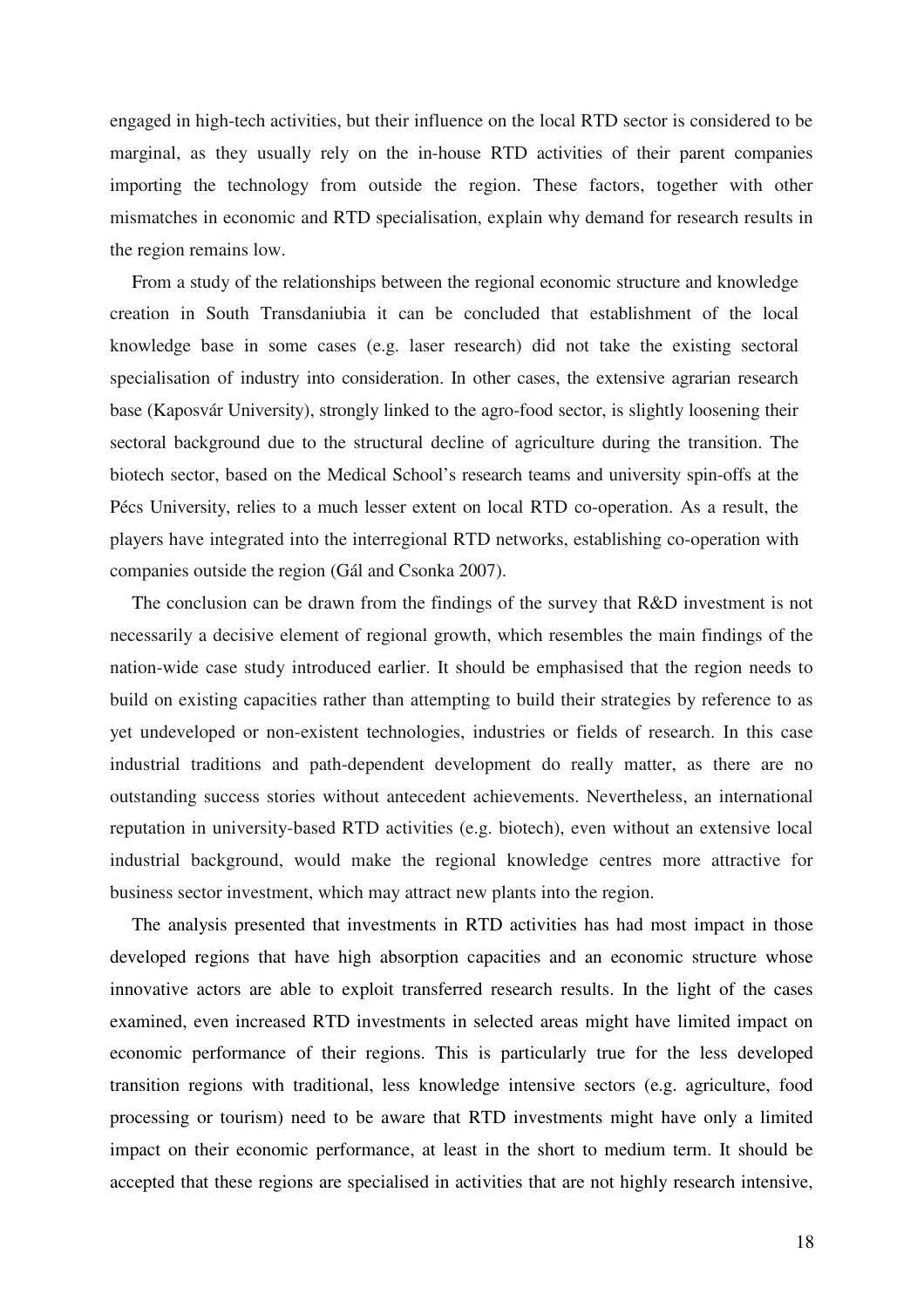therefore increased R&D expenditures cannot be easily exploited by local businesses. In these situations, setting up new research base that are not linked to the needs of the regional economy could be like building "*cathedrals in the desert*" as they are unlikely to be able to develop knowledge transfer and spillovers with local economic actors (Dory, 2008).

Research bases in science & engineering were established in order to extend the disciplinary profile of the HEIs during the 1980-90s, and their development was based on their internal dynamics rather than on local economic development. Nevertheless, recent policy measures are now aimed at supporting the establishment of spin-off companies, public-sector research and the development of regional knowledge centres that match the specialisation of public research base. But future RTD investment ought to rely much more on the business sector contribution in order to ensure the direct economic benefit of RTD activities which can foster industrial modernisation and economic restructuring of the regional economy (Table 2).

*Table 2. Strengths and weaknesses of the regional innovation system of South Transdanubian region* 

|                                   | <b>Strengths</b>                                          | <b>Weaknesses</b>                                                 |
|-----------------------------------|-----------------------------------------------------------|-------------------------------------------------------------------|
|                                   |                                                           |                                                                   |
| Knowledge creation capacity       | - Strong university base with wide disciplinary profile   | - Weak and biased RTI base,                                       |
|                                   | - The largest provincial university centre in Hungary in  | $-$ Low match in knowledge $\&$ economic specialisation           |
|                                   | terms of the number of students (UP)                      | - Uneven disciplinary structure in HEIs' RTD (over-               |
|                                   | - Strong RTD base at HEIs in agro and life sciences       | representation of social sciences, weaker S&E base)               |
|                                   |                                                           | - Limited RTD activity of business sector                         |
|                                   |                                                           | - Lower share of national GERD indicates the lower fund           |
|                                   |                                                           | absorption capacity in the region                                 |
|                                   |                                                           | $-$ Low & Medium Tech sectoral dominance in the case of           |
|                                   | - The region has developed technology and business park   | - Technology transfer/liaison infrastructure still in its initial |
| Knowledge diffusion capacity      | infrastructure                                            | phase and lacks resources to supply all needs of SMEs             |
|                                   | - High-tech oriented university spin-offs only in Biotech |                                                                   |
|                                   |                                                           |                                                                   |
|                                   | General HR endowment of the region is close to the        | Participation rate in Lifelong Learning is half of the EU-        |
| Knowledge absorption capacity     | national average                                          | 15 average                                                        |
|                                   |                                                           | - Share of HR in S&T is below the national average                |
|                                   |                                                           | - Students in tertiary education is lower than the national       |
|                                   |                                                           | average                                                           |
|                                   | - Huge variety of collaborative programmes from           | - Difficult to orientate and choose among the forms that best     |
| <b>Interaction of main actors</b> | informal networks, cluster initiatives to the Regional    | fit the participants' needs                                       |
|                                   | University Knowledge Centres - introduced                 | Overall low intensity of participation and low level of           |
|                                   | - Active participation by a few innovative firms in a     | utilisation of results                                            |
|                                   | variety of collaborative ventures                         | - Weak communication among the different sectors /                |
|                                   |                                                           | potential partners                                                |
|                                   | Reorganised RTDI governance structure following EU        | Centralised policy-making but rather weak coordination            |
| <b>RTDI</b> Governance capacity   | re-commendations, growing regi-onal awareness             | among the different national and regional bodies                  |
|                                   |                                                           | - Lack of legislative and decision- making rights and             |
|                                   |                                                           | financial resources of the regions                                |
|                                   |                                                           |                                                                   |

*Source: edited by the authors based on interviews and Gál & Csonka 2007*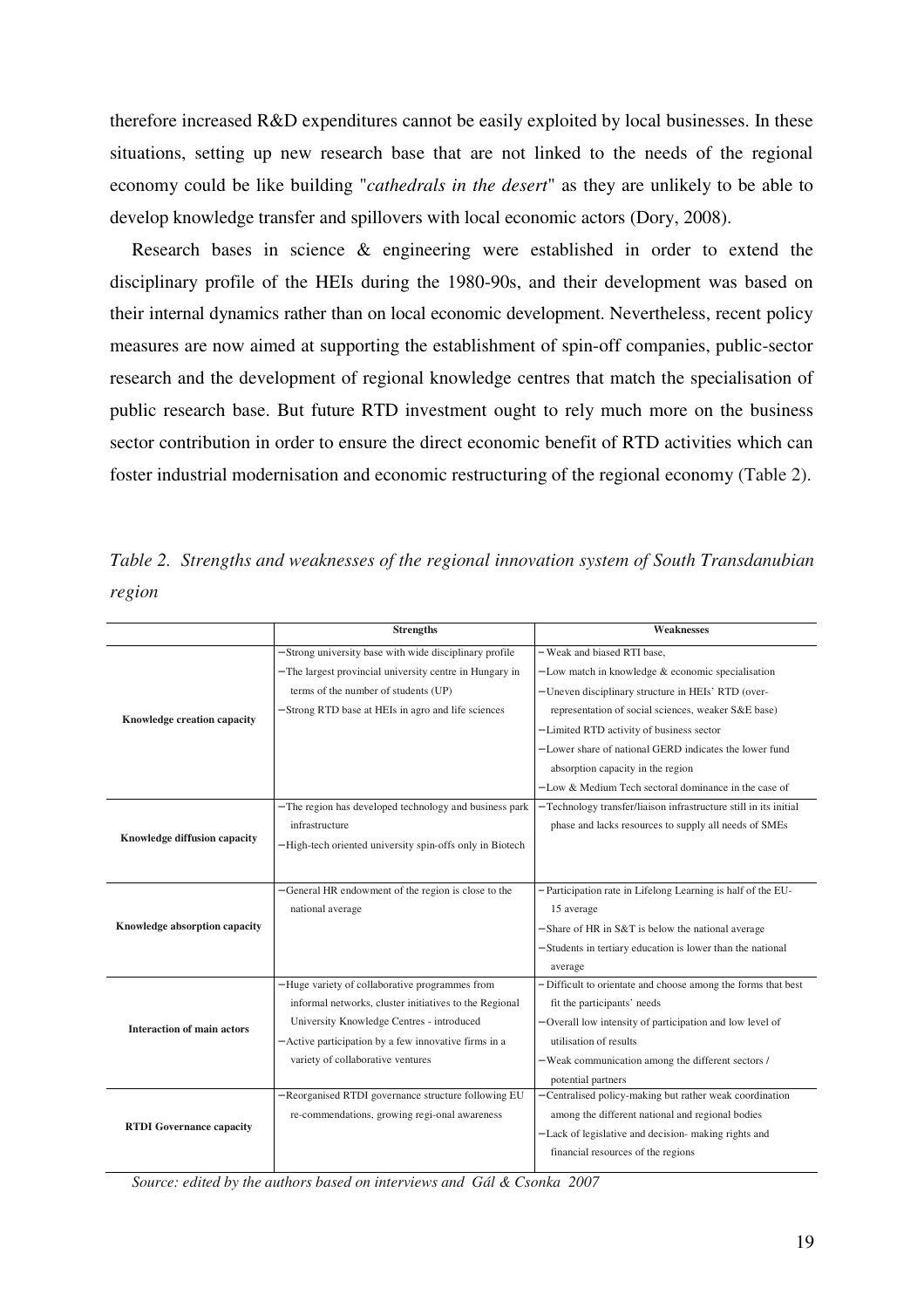Recent paper in spin-off formation brings cases of the Central and East European academic entrepreneurialism (Erdős and Varga 2009). Interviewing university spin-off firm founders in the Hungarian biotechnology sector the survey has found that the academic entrepreneur does exist even within the context of the continental European institutions. While spin-off incentive policies of the universities surprisingly do not show sensible impacts on the emergence of these "classical" academic firms supportive departmental attitudes are crucial in their success. In the absence of a friendly environment at the department or the necessary business knowledge and financial resources academic entrepreneurs hindered and the established company does not enrich scientific activities at the university lab. Surprisingly the Hungarian spin-off research found that despite university policies supporting spin-off firm formation does not result in "classical" academic entrepreneurial firms but rather in companies with limited business-academia synergies (Erdős and Varga 2009).

Besides academia–industry cooperation and spin-offs formation there are other forms of university-related knowledge transfers. Universities can also act as regional actors developing stronger partnerships between universities and the regional development agencies emphasising the key role of higher education in regional development. University based innovative actions in many western universities rely on the 'principle of helping their regions' to mobilise local knowledge in a process of collective learning in order to serve local community (Henderson and Thomas, 1999). The policy approaches and activities in CEE regions almost exclusively concentrated only on the first two missions of the universities (education & research) and the notion of regional engagement did not constitute the part of the university strategies up until very recently. Two compelling endogenous and exogenous factors are contributed to the recognition of the importance of stronger regional engagement of the universities recently. Firstly, the accumulated knowledge and the experiences of staff at the HEIs provide expertise in various fields, and this can be a very effective way of accelerating progress of collaboration through the exploitation of economic and social interactions transmitted by spin-offs and other university based consultants within the newly formed regional networks. Secondly, exogenous pressures are extorted by the crisis, new market demand and policy goals envisaged real regional and social prosperity integrating knowledge, social and human development. This latter factor facilitates connectivity among different institutions and will provide not only better funding opportunities but also a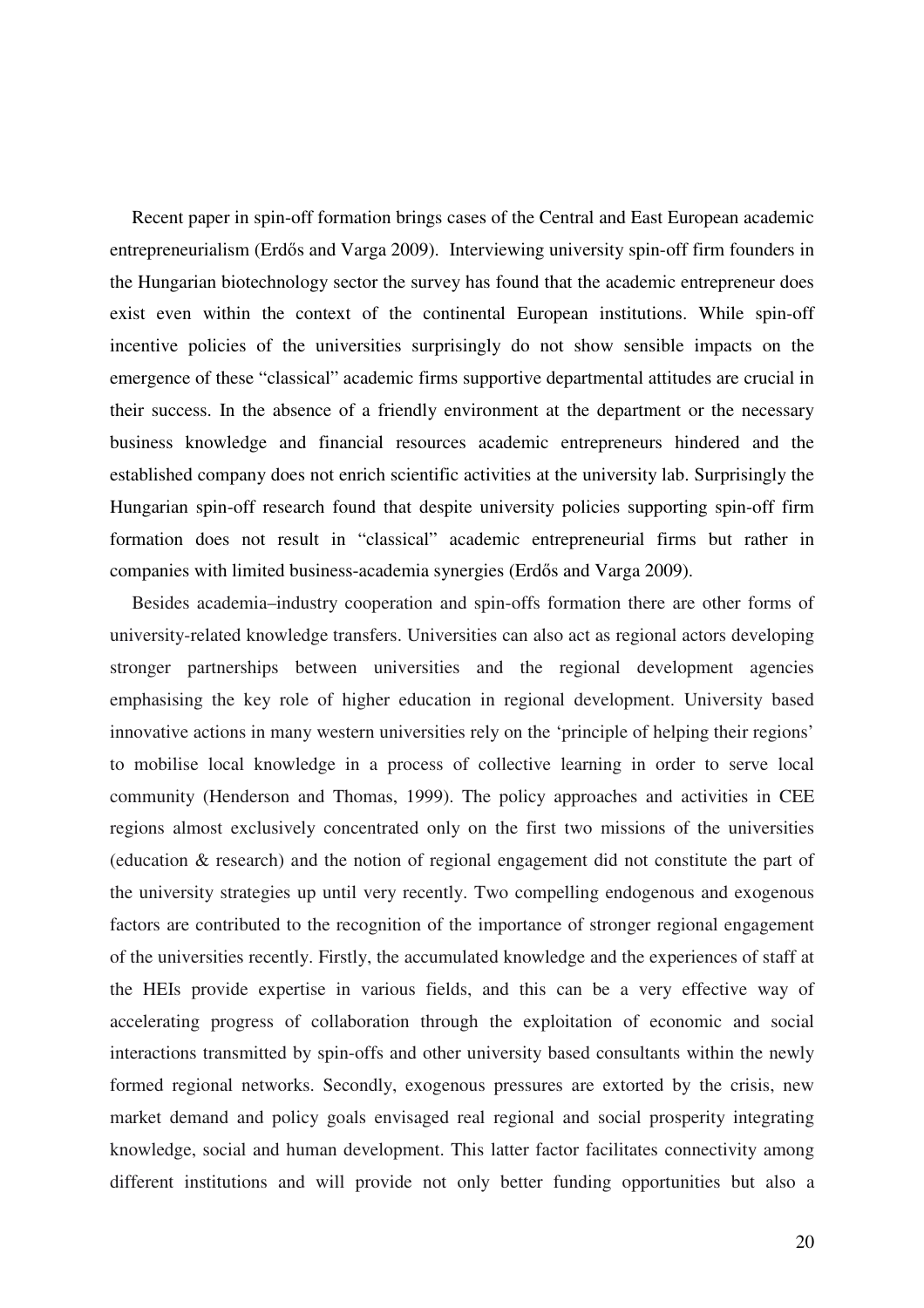collective learning platform for social interactions (Leyersdorf and Etzkovitz, 2001). In sustaining and generating the culture of the regional capital of South Transdanubia, the University of Pécs has played a principal role in organizing of the European Cultural Capital project, which became the ever largest exercise of community service of the local university heavily involved not only in the cultural events but in the development of the new cultural, community and educational functions of the city's newly built cultural quarter (Lux, 2010).

In this way, regional advantage generated by these new forms of knowledge transfers may be pro-actively constructed, which involves a more active role for the public sector. The lack of connectivity between different actors of regional innovation system can be regarded as market failure and public intervention can be justified. Asheim, Boschma and Cook (2009) introduce the concept of related variety: "It is a concept that links knowledge spillovers to economic renewal, new growth paths and regional growth. If pervasive, it implies that the long-term development of regions depends on their ability to diversify into new applications and new sectors while building on their current knowledge base and competences". It is impossible to copy or imitate new sectors that are strongly embedded in, and depend on region-specific related resources and assets.

However, the "related variety" is often missing in CEE regions and the development of organisational and social innovation seems to be one of the most important factors for their possible success. The South Moravian region in the Czech Republic can be regarded as an exception where both systematic elaboration and implementation of innovation policy started already in 2002. Nowadays there has been accepted the third version of the regional innovation strategy which is already focusing on distributed knowledge networks and utilizing the whole range of social and organisational innovations. Not only the regional innovation strategy has been elaborated and updated, but also negotiation mechanisms between universities and private sectors are systematically cultivated and supported. The number of spin-off companies and their sectoral accordance with the local universities are good example of this systematic collaboration as well as a big number of newly located TNC's which also discovered the potential of collaboration with universities in Brno. Active and long-lasting institutional support seems to be crucial. Other non-metropolitan regions in the Czech Republic not only miss the basic preconditions like critical mass or mismatch between the specialisation of universities and regional economy, but also systematic institutional collaboration. For example the Olomouc region, neighbouring to South Moravia, only started to elaborate its innovation strategy in 2010 and there is still not consensus between different actors about common goals and strategies.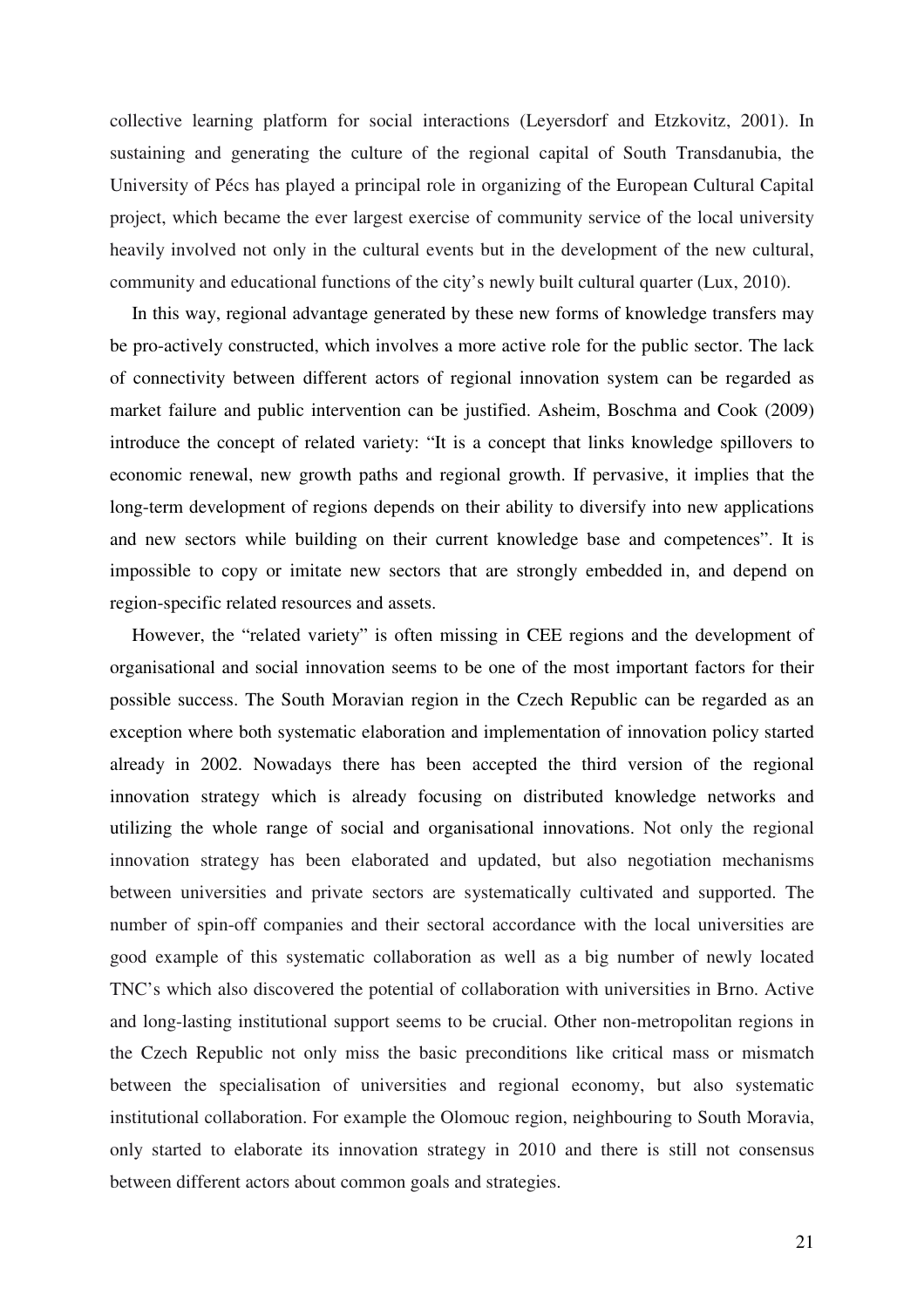# **6 Conclusions**

This paper has analysed the specific role of mid-range universities in knowledge transfers and explores the knowledge flows from these mid-range universities facing a number of extra constraints in the less developed CEE regions. These constraints impede these universities to build linkages to the local economy and develop internationally recognized areas of research excellence, with the associated critical mass, and exploit the advantages of global knowledge networks. Previous models applied to Western European universities suggest that in order to attract research funding mid-range universities primarily need to focus on generating worldclass research and critical mass in areas of expertise, as well as developing different types of intermediaries. Only if sufficient critical mass is created, can a sound innovation policy strategy be developed for the research department and eventually the scope of different knowledge transfer activities and spin-offs become a possible outcome (Wright at al. 2009).

Our research supports the hypothesis that knowledge flows from mid-range universities located in CEE face a number of extra constraints in comparison with their western counterparts. The research found that not only the position of universities in the collaboration with business sector but their role in the innovation system is quite different, which is mainly due to the different development path of innovation systems and development trajectories in post-communist countries described in the paper. Because of historical path-dependence mid-range universities, unlike top-universities, are very often located in non- metropolitan regions in CEE countries where the RTD potential and "density of contacts" are much lower and possible spillovers emerge more sparsely than in capital city regions. Our case studies bring examples from less developed Hungarian and Czech regions where the number of constraints, such as the lack of critical mass in their techno-economic systems, the traditionally weaker role of university based experimental researches, the mismatch between the economic and knowledge sectors, the weak regional innovation systems and less intense university–industry links and lower possibilities of spillovers are the major impediments of knowledge transfer. Despite the fact that post-communist economies are trying to narrow the gap with the old EU countries, to overcome of the path-dependent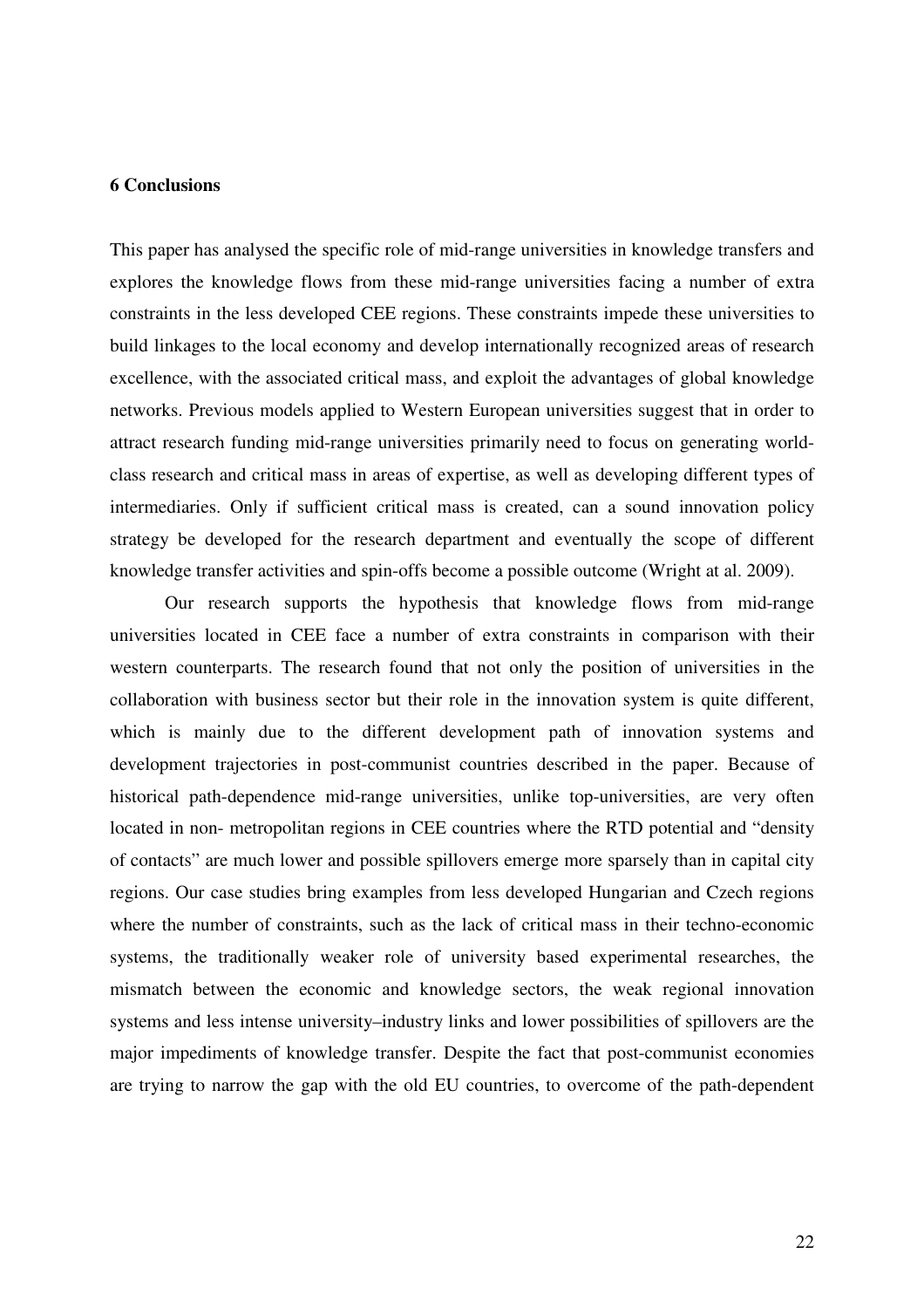development of institutions and inertia of the system makes things more difficult and slower than in Western Europe. $^{12}$ 

In peripheral regions, including Southern Transdanubia, increasing R&D investment does not have an automatic and immediate impact on growth and job creation. Based on our case study we found that the impact of investment in research largely depended on the regional techno-economic situation of a particular region. The paper argued that the regional technoeconomic systems needed to achieve a certain degree of maturity and it may have been more important to reach a minimal critical mass both in certain researches and in building the knowledge exploiting industrial base at regional level in order to be able to determine the foci of a research and innovation-oriented regional development within the reindustrializing CEE regions. The success of knowledge spillovers depends to a great extent on the endogenous development of industries (reindustrialization) or on attracting foreign firms that build on the local knowledge-producing capacity. Particularly the first process is inevitably slow and ambiguous. However, examples from the South Moravian region (Czech Republic) shows that only long lasting and systematic regional innovation policy creating balanced knowledge networks can possibly lead to the success.

Our results confirm that in these regions, setting up new university based research directions that are not linked to the needs of the regional economy are unlikely to be able to develop knowledge transfer and spillovers with local economic actors. In peripheral situation the lack of research capacity in science and engineering RTD can be also a serious obstacle to the modernisation of the industrial structure. Universities are looking for contacts out of the regions and their contribution to the regional innovation infrastructure cannot fulfil the possible expectations. Rather, these universities need to take careful strategic decisions to build up those areas where they have the scope to make an international impact but also to differentiate investment in those areas where they can make a regional contribution.

According to literature only those metropolitan areas possess the "critical mass" of local economic activities and absorb university generated spillovers in the most efficient manner, which are located in the largest knowledge-based agglomerations. This means most of the non-metropolitan CEE regions, where the development of business sphere is under the "critical mass" and the regional innovation systems are still week, so are the university and

 $12$  Especially in the last decade they are trying to change their regional development pathway from being "unskilled workers of Europe in the semi-peripheries" based on Neo-Fordist (low cost labour) towards knowledge creating region based on knowledge led growth. Some of their regions are relatively successful, catching-up the train and changing their trajectories towards successful integration into the world economy.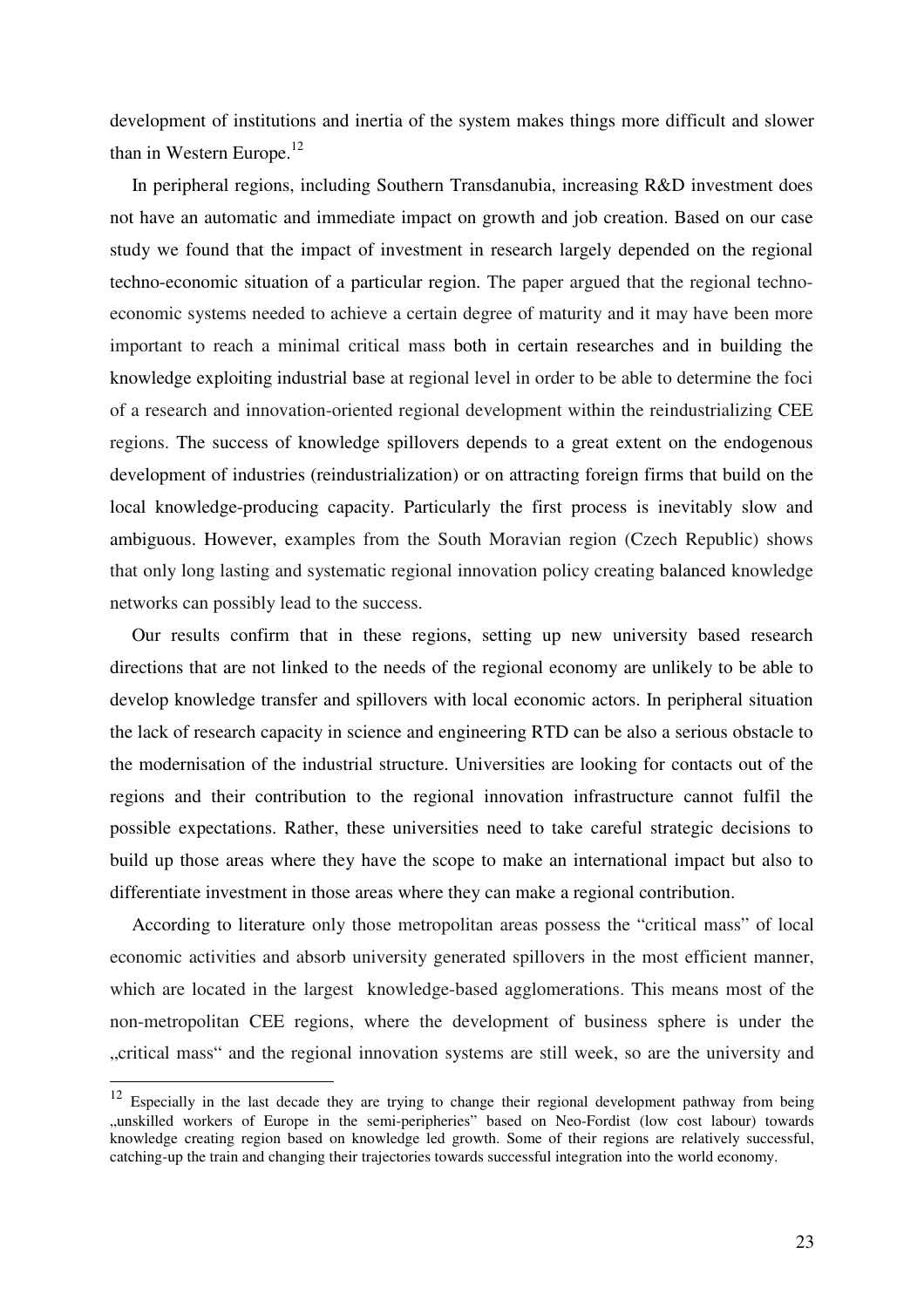industry links, that ambitious university-based developmental models have to be revised and the future role of universities have to be considered as potential engines of local economic development from a more realistic perspective. Economic policy practices suggest that the support of university researches for stimulating local economic development may be an outstanding instrument in case of advanced regions but not necessarily for the less developed CEE regions where the lack of appropriate industrial base is one of the main constraints. It can be also argued that business-led networks connecting different actors have much higher importance in economically advanced regions while in the less advanced ones universities and public agencies play more significant role in network building and in catalysing activities of the key actors. If universities are embedded in a region it has a clear impact upon the intensity and nature of the relationships that can exist and hence their ability to effect tacit and codified knowledge transfers.

The paper also argues that mid-range universities in the reindustrializing CEE regions have to take on new role, which means a stronger regional engagement also in medium-tech innovations and in social & organizational innovations. The concept of "related variety" based on organisational and social innovations seems to be keystone for success of a region. Universities have to be practically relevant in the development and evaluation of regional policy that fosters 'new combinations' of partnership-based, innovation-centred approaches, which maximise the development of human capacities such as skills and mobility, and the formation of social capital through networking, collective learning and building up trust. In the less developed CEE regions there is a need for much more comprehensive and complex economic policies initiating not only the support of the university sector but also the starting of developing high tech industries, small-scale enterprises and constructing regional advantage with the stronger developmental role and community involvement of universities. This contributes towards the third mission of universities through meeting learning needs of the region. This might be achieved by exchanging knowledge between higher education and the business community or through outreach to local communities to combat social exclusion and to improve cultural understanding.

#### **Acknowledgements**

This study is an outcome of the project sponsored by the Czech Grant Agency (402/06/P089) "The strategic services, regional development and post-commmunist transformation: towards the knowledge economy" of and the grant of Hungarian Scientific Research Fund (OTKA, no. 81785 K) on "Innovation-friendly governance in Hungary: challenges of regional innovation development policy"and we are also grateful to the bilateral project "Kontakt Czech Republic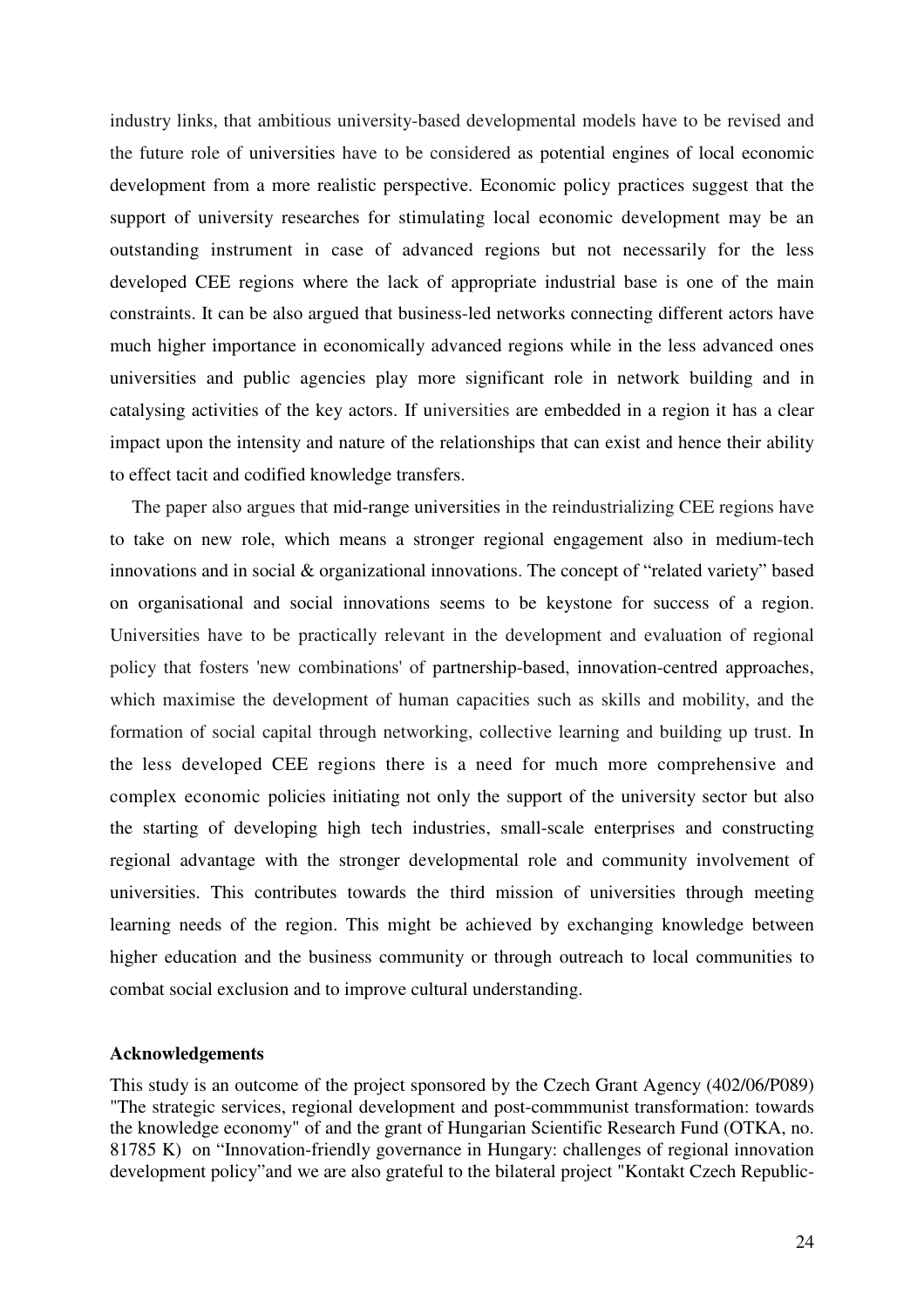Hungary" MEB 040808 on"The role of the regional universities in the regional economy and their research and innovation transfer potential".

# **References:**

Acworth, E. B. (2008) University-industry engagement: The formation of the Knowledge Integration Community (KIC) model at the Cambridge-MIT Institute, *Research Policy*, 37, pp. 1241-1254.

Asheim, B. & Boschma, R., Cooke, P. (2009): Constructing Regional Advantage: Platform Policies Based on Related Variety and Differentiated Knowledge Bases. *Regional Studies* (in print).

Atkinson, R.C. & Blanpied, W.A. (2008) Research universities: core of the US science and technology system, *Technology in Society,* 30, 1, pp. 30–48.

Bajmócy, Z. & Lukovics, M. (2009) Subregional Economic and Innovation Contribution of Hungarian Universities, in Z. Bajmócy, I. Lengyel (Eds) *Regional Competitiveness, Innovation and Environment*, pp. 142-161, JATE Press: Szeged.

BARNEY, J., (1991) Firm resources and sustained competitive advantage, *Journal of Management,* 17, pp. 99–120.

Bonaccorsi, A. & Daraio, C. (2009) Characterizing the European university system: a preliminary classification using census microdata, *Science and Public Policy*, 36, 10, pp. 763- 775.

Boucher G., Conway C. & Van Der Meer E. (2003) Tiers of engagement by universities in their region's development, *Regional Studies,* 37, pp. 887–897.

Digregorio, D. & Shane, S. (2003) Why do some universities generate more start-ups than others?, *Research Policy*, 32, 2, pp. 209–227.

Dory, T. (2008) RTD policy approaches in different types of European regions, JRC and ERAWATCH Report.

http://cordis.europa.eu/erawatch/index.cfm?fuseaction=intService.display&topicID=588&cou ntryCode=AT

Erdős, K. & Varga, A. (2009) The Academic Entrepreneur: Myth or Reality for Increased Regional Growth in Europe? Paper presented at the DRUID-DIME Academy Winter 2010 PhD Conference on Academic Entrepreneurship: The Role Of Institutions, Comwell Rebild Bakker, Aalborg, Denmark, January 21 - 23, 2010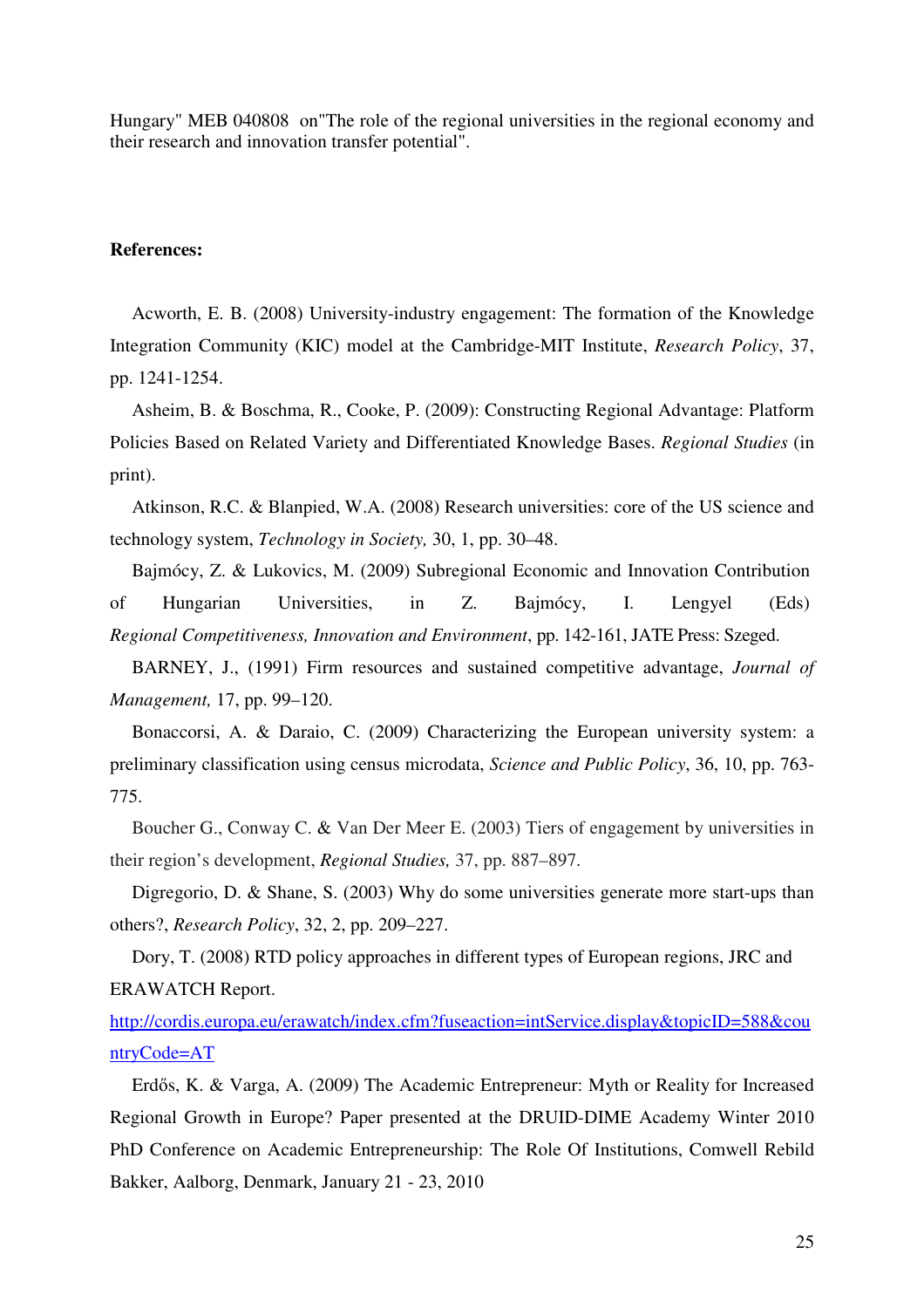Etzkowitz, H. & Leydesdorff, L. (1999) The Future Location of Research and Technology Transfer, *Journal of Technology Transfer*, 24, pp. 111-123.

Etzkowitz, H., Webster, A., Gebhardt, C. & Terra, B. (2000) The Future of the University, the University of the Future: Evolution of Ivory Tower to Entrepreneurial Paradigm, *Research Policy*, 2, pp. 313-330.

Etzkowitz, H. (2003) Research groups as 'quasi-firms': The invention of the entrepreneurial university, *Research Policy*, 32, pp. 109–121.

Franzoni, C. & Lissoni, F. (2009) Academic entrepreneurs: critical issues and lessons for Europe. in Varga, A. (Ed) *Universities, Knowledge Transfer and Regional Development: Geography, Entrepreneurship and Policy***,** pp. 163–190. Edward Elgar, Cheltenham, UK; Northampton, MA, USA.

Fumi, K. (2004): Universities and Regional Advantage: Higher Education and Innovation Policies in English Regions. *European Planning Studies.* Vol. 12.No.6. pp. 835-852.

Gál, Z. (2002) Preconditions for Regional Innovation Network Building in the Hungarian Region of South Transdanubia, in A. Varga, L. Szerb (Eds) *Innovation, Entrepreneurship, Regions and Economic Development: International Experiences and Hungarian Challenges*, pp.265-295, University of Pécs, Pécs.

Gál, Z. (2005) The New Tool for Economic Growth: Role of Innovation in the Transformation and Regional Development of Hungary, *Geographia Polonica*, 78, 2, pp. 31- 52

Gál, Z. (2008) Knowledge base of the region – role of the universities in regional innovation (the case of South Transdanubia), *Revija za Geografijo*, 5, 1–3, pp. 67–79.

Gál, Z. & Csonka, L. (2007) Specific analysis on the regional dimension of investment in research – case study report and database on the South Transdanubian region (Hungary). Brussels: ERAWATCH.

Goddard, J. (1999) Universities and regional development: An overview, in Klich, Z. (ed) *Universities and regional engagement*, pp. 33-46. Lismore: Southern Cross University Press.

Goddard, J. & Chatterton, P. (1999) Regional development agencies and the knowledge economy: Harnessing the potential of universities, *Environment and Planning C: Govemment and Policy,* 17, pp. 685-699.

Goldstein, H.A., Renault, C.S. (2004) Contributions of universities to regional economic development: a quasi-experimental approach, *Regional Studies*, 38, 7, pp.733-46.

Gunasekara, C. (2004) Reframing the Role of Universities in the Development of Regional Innovation Systems, *Journal of Technology Transfer*, 31, pp. 101–113.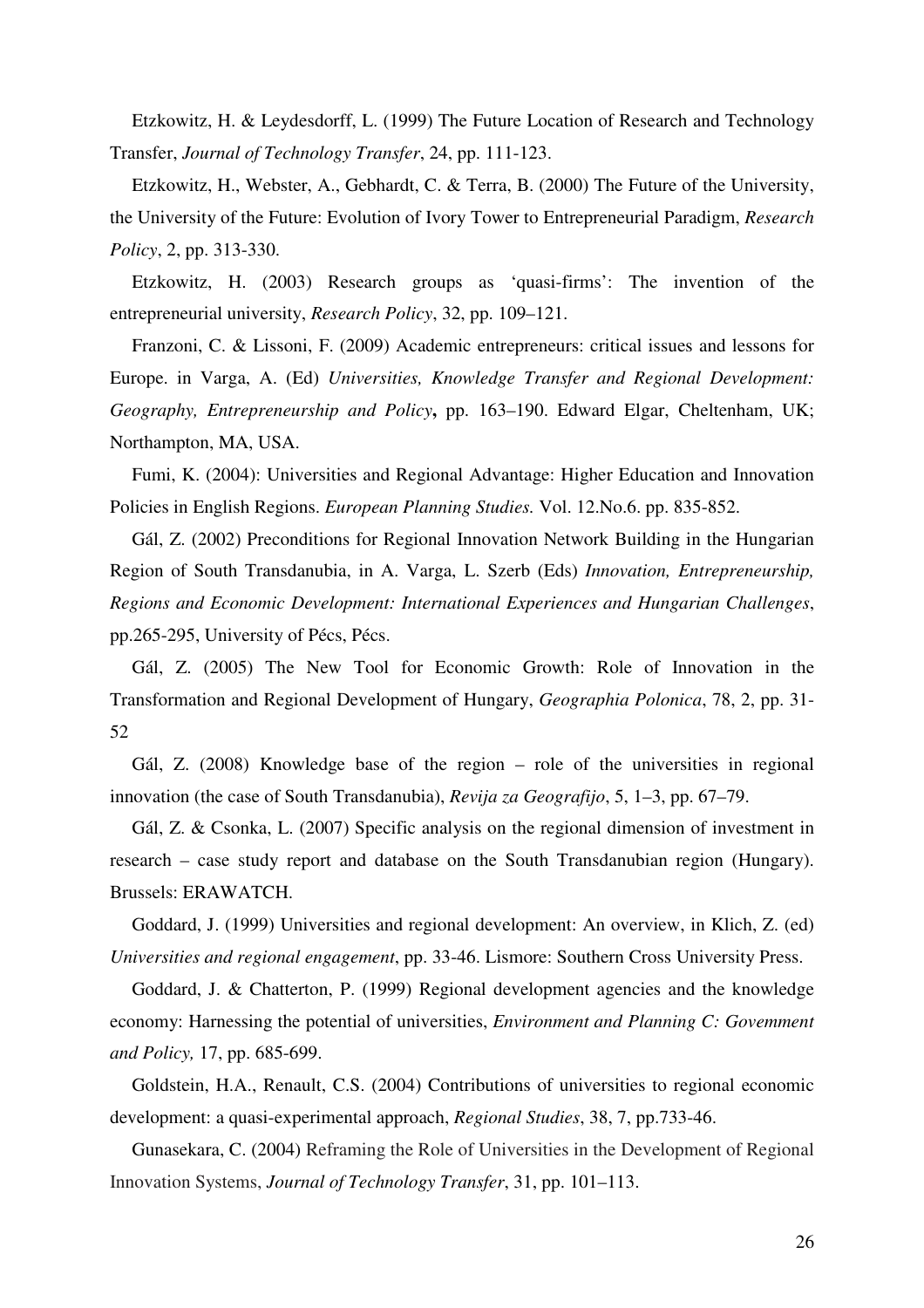Gunasekara, C. (2004) The Third Role of Australian Universities in Human Capital Formation, *Journal of Higher Education Policy and Management*, 26, 3.

Hagen, R. (2002) Globalization, University Transformation and Economic Regeneration: A UK Case Study of Public/Private Sector Partnership, *International Journal of Public Sector Management,* 15, 3, pp. 205–219.

Havas, A. (2009) Erawatch Country Reports 2009: Hungary. Analysis of Policy Mixes to Foster R&D Investment and to Contribute to the ERA. ERAWATCH Network.

Havrylyshyn, O. (2006) Divergent paths in post-communist transformation: capitalism for all or capitalism for the few? Basingstoke: Palgrave Macmillan

Henderson, D. & THOMAS, M. (1999), "Learning through strategy making: the RTP in Wales" in Morgan, K. & Nauwelaers, C. (Eds.), *Regional Innovation Strategies: The Challenge for Less Favoured Regions,* Jessica Kingsley: London.

Holland, B. A. (1999) Erom murky to meaningful: The role of mission in institutional change, in R. G. BRINGLE, R. GAMES AND E. A. MALLOY (Eds) *Colleges and universities as citizens*, pp. 48-73. Boston: AUyn and Bacon.

Jabłecka, J. & Lepori, B. (2009) Between historical heritage and policy learning: the reform of public research funding systems in Poland, 1989–2007, *Science and Public Policy*, 36, 9, pp. 697–708

Jaffe, A., Tratjenberg, M. & Henderson, R. (1993) Geographic localization of knowledge spillovers as evidence by patent citations. *Quarterly Journal of Economics* 108, pp. 577–598.

Koschatzky, K. (2002). Networking between industry and public research - Which role does the region play? Empirical evidence from Slovenia, in A. Varga, L. Szerb (Eds) *Innovation, Entrepreneurship, Regions and Economic Development: International Experiences and Hungarian Challenges*, University of Pécs, Pécs.

Lambooy, J. G. (2004) The Transmission of Knowledge, Emerging Networks, and the Role of Universities: An Evolutionary Approach*, European Planning Studies*, 12, 5 pp. 643- 657

Lepori, B., Masso, J., Jabłecka, J., Sima, K. & Ukrainski, K. (2009) Comparing the organization of public research funding in central and eastern European countries, *Science and Public Policy*, 36, 9, pp. 667–681

Leydesdorff, L. & Etzkowitz, H . (2001) The transformation of university-industrygovemment relations. *Electronic Journal of Sociology*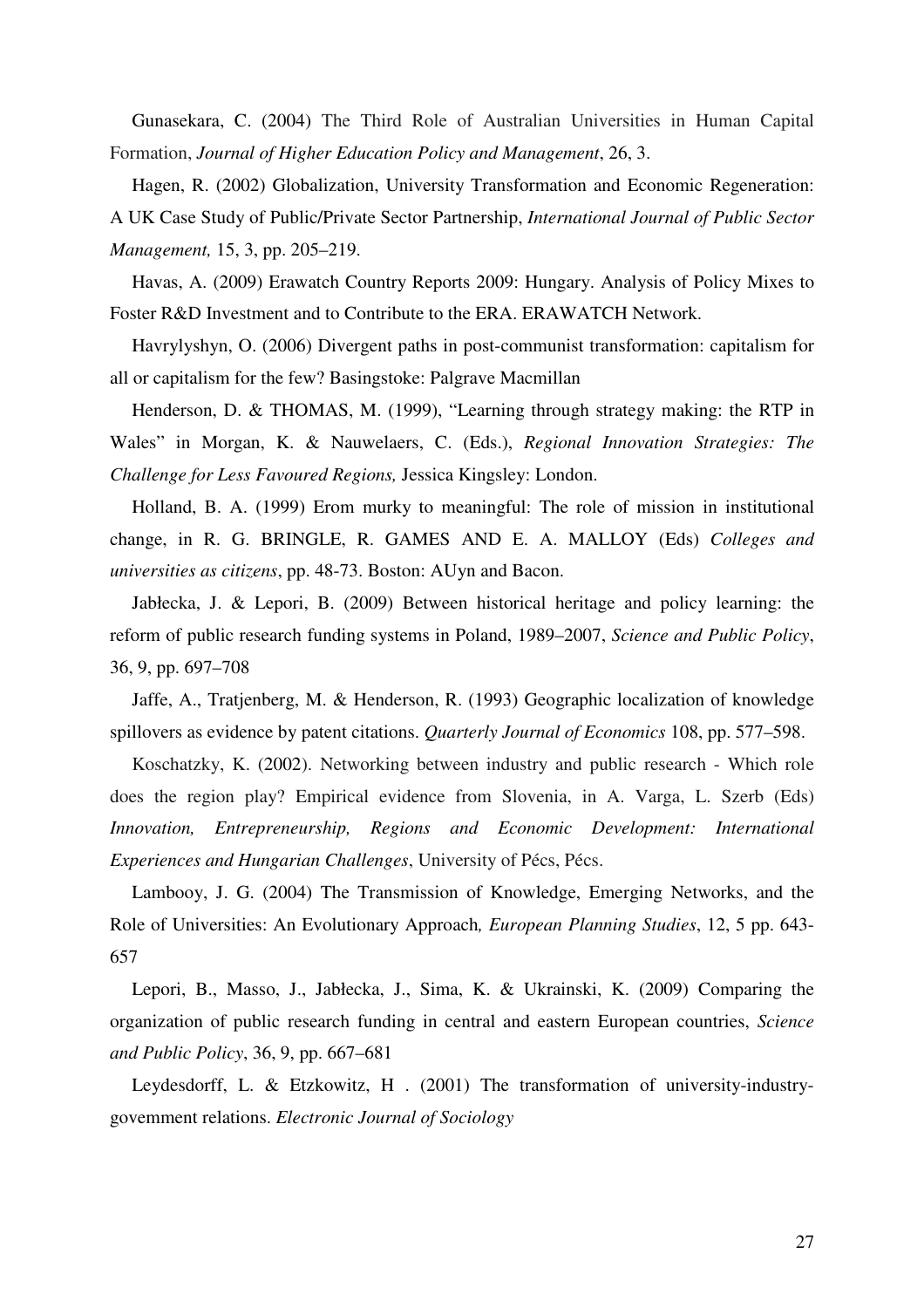Lux, G. (2010) From Industrial Periphery to Cultural Capital? Restructuring and Institutionbuilding in Pécs. In.: Suchacek, J. and Petersen, J. eds.) Developments in Minor Cities: Institutions Matter. Ostrava. Technical University Press. Pp. 103-119.

Mickiewicz, T. (2005) Economic Transition in Central Europe and the Commonwealth of Independent States. Basingstoke: Palgrave Macmillan.

Mosoni-Fried, J. (2004) Hungary: from transformation to European integration, in W. MESKE (ed) *From System Transformation to European Integration. S&T in CEE at the Beginning of the 21st century*, pp. 235–258. Lit Verlag: Munster.

Nelson, R. & Winter, S. (1982) An Evolutionary Theory of Economic Change. Belknap Press, Cambridge, MA.

Nonaka, I. (2007): The knowledge creating company, *Harvard Business Review***,** 31, 7-8, pp. 162–171.

Polanyi, M. (1967) The Tacit Dimension. Anchor Books, New York.

Polt, W., Gassler, H., Schibany, A., Rammer, C., Valentinelli, N. & Schartinger, D. (2001) Benchmarking industry-science relations - the role of framework conditions. European Commission/Federal Ministry of Labour, Austria, Vienna/Mannheim.

Poyago-Theotoky, J., Beath, J. & Siegel, D. (2002) Universities and fundamental research: reflections on the growth of university–industry partnerships. *Oxford Review of Economic Policy*, 18, 1, pp. 10–21.

Ptáček, P. (2009) The Role of Foreign Direct Investment (FDI) in Establishing of Knowledge Economy in the Czech Republic: The Case of Knowledge Intensive Business Services, in Ziolo, Z. & Rachwal, T. (Eds) *Problems in the Formation of Industrial Spatial Structures and their Surrounding.* Prace Komisji Geografii Przemyslu Polskiego Towarzystwa Geograficznego, 14, pp. 22-30, Warszawa-Krakow.

Radosevic, S. & Lepori, B. (2009) Public research funding systems in central and eastern Europe: between excellence and relevance: introduction to special section, *Science and Public Policy,* 36, 9, pp. 659–666.

Siegel, D.S., Waldman, D. & Link, A. (2003a) Improving the effectiveness of commercial knowledge transfers from universities to firms, *Journal of High Technology Management Research,* 14, pp. 111–133.

Siegel, D.S., Waldman, D. & Link, A. (2003b) Assessing the impact of organizational practices on the relative productivity of university technology transfer offices: an exploratory study, *Research Policy*, 32, 1, pp. 27–48.